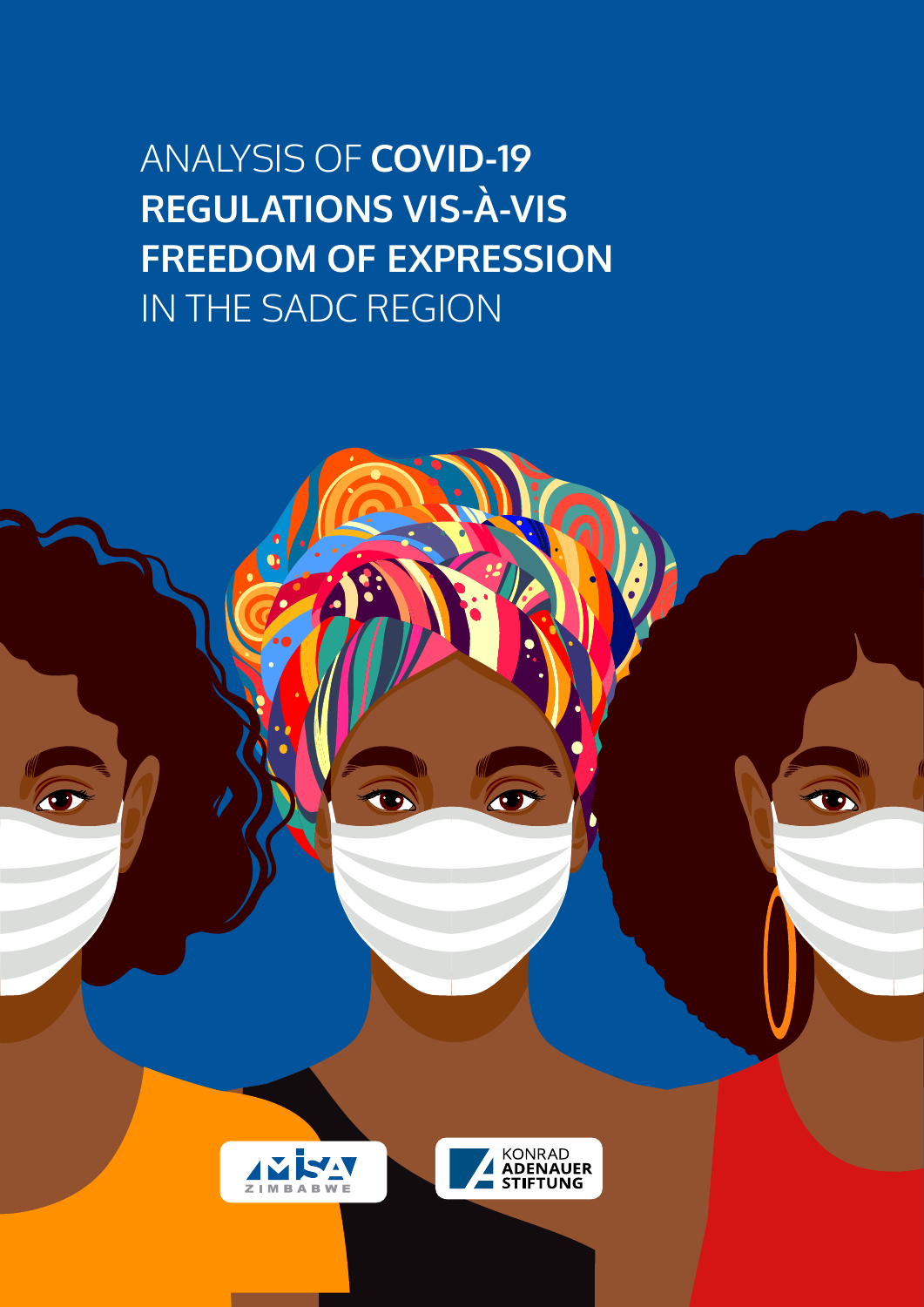# ANALYSIS OF COVID-19 REGULATIONS VIS-À-VIS FREEDOM OF EXPRESSION IN THE SADC REGION

AUGUST 2020

**Published by**

A MISA-Zimbabwe publication in partnership with Konrad-Adenauer-Stiftung.



+263242776165 +263242746838 | www.zimbabwe.misa.org

**Editorial Design** OnaDsgn\* | hello@onadsgn.com | www.onadsgn.com

**ISBN**: 9781779065353



This work is licensed under a Creative Commons Attribution-NonCommercial 4.0 International License.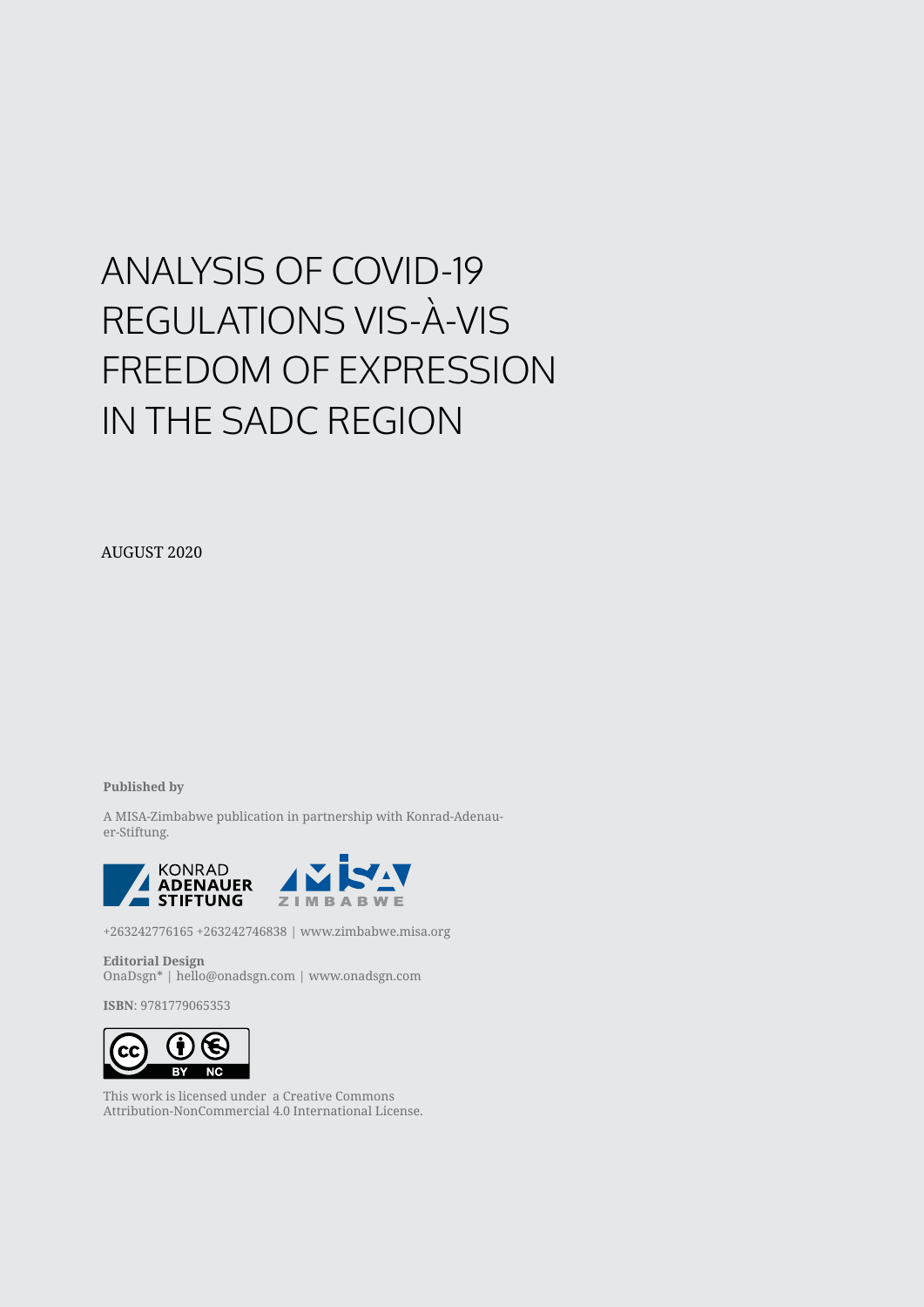# **Contents**

| Executive summary                                               | $\overline{4}$  |
|-----------------------------------------------------------------|-----------------|
| List of abbreviations                                           | 5               |
| Definition of terms                                             | $6\phantom{.}6$ |
|                                                                 |                 |
| Introduction                                                    | 7               |
| International human rights standards                            | 8               |
| The right to freedom of expression in the context of a pandemic | 10              |
| Covid-19 and freedom of expression in the sadc region           | 11              |
| Harassment and intimidation of journalists and assaults         | 13              |
| Covid-19 and disinformation                                     | 15              |
| Government responses to disinformation in the sadc region       | 17              |
| Analysis of the disinformation regulations                      | 19              |
| Impact on freedom of expression                                 | 22              |
| The role of fact checkers and media monitoring services in      |                 |
| countering disinformation                                       | 22              |
| The role of fact checkers and media monitoring services in      |                 |
| countering disinformation                                       | 24              |
| Media and information literacy                                  | 28              |
| Recommendations                                                 | 28              |
| Conclusion                                                      | 30              |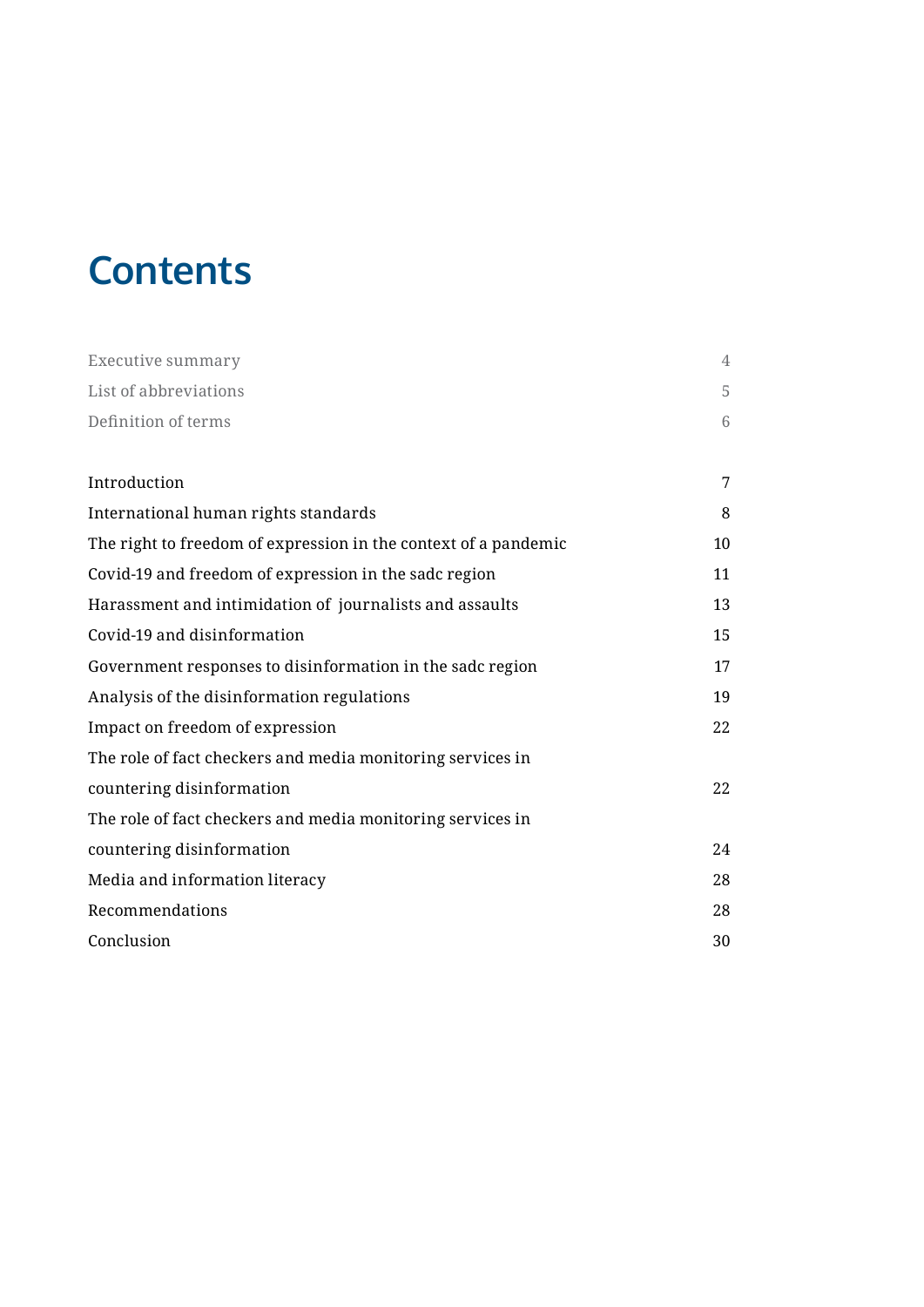## Executive summary

The Corona Virus Disease popularly known the COVID-19 is a life-threatening virus that has spread across the globe including the African continent and has plunged the world into a global health crisis whose impact is felt across the economic, political and social spectrum.

Governments across the world have had to adopt crisis response mechanisms to contain the spread of the virus and protect public health. These responses have included the introduction of national lockdowns, restrictions on movement and curfews among other measures. Regulations were thus enacted for the prevention, containment and treatment of COVID-19. In that regard, these regulations also impacted the exercise of fundamental rights including the right to freedom of expression.

It is imperative that while emergency measures are adopted to reduce the spread of the virus, human rights are respected. This research therefore analyses those regulations and scans at the nature of their impact on the right to freedom of expression. This paper also analyses the laws that have been adopted by SADC governments to address disinformation that spreads through social media platforms.

What has been noted is that as governments respond to the COVID-19 pandemic, the threats on freedom of expression are worrisome as they undermine democracy which is underpinned on respect of civil and political rights including freedom of expression and access to information. Any restrictions on freedom of expression induced by the on-going COVID-19 pandemic (although not desirable) must be specific, time bound and in the interest of public health.

The purpose of this study is to map the current measures and levels of restrictions on freedom of expression imposed by SADC governments. The study also provides recommendations for the present and future circumstances and intends to inform further interventions and advocacy strategies to promote media freedom and freedom of expression in the SADC region. The study is a desktop research review based on the literature that has been surveyed including academic literature, relevant reports by development organisations and civil society and also governments' regulations. The review employs the human rights based approach as a conceptual framework which is based on the understanding of, or advancement of human rights generally. In this regard, reference has been made to international human rights law and standards.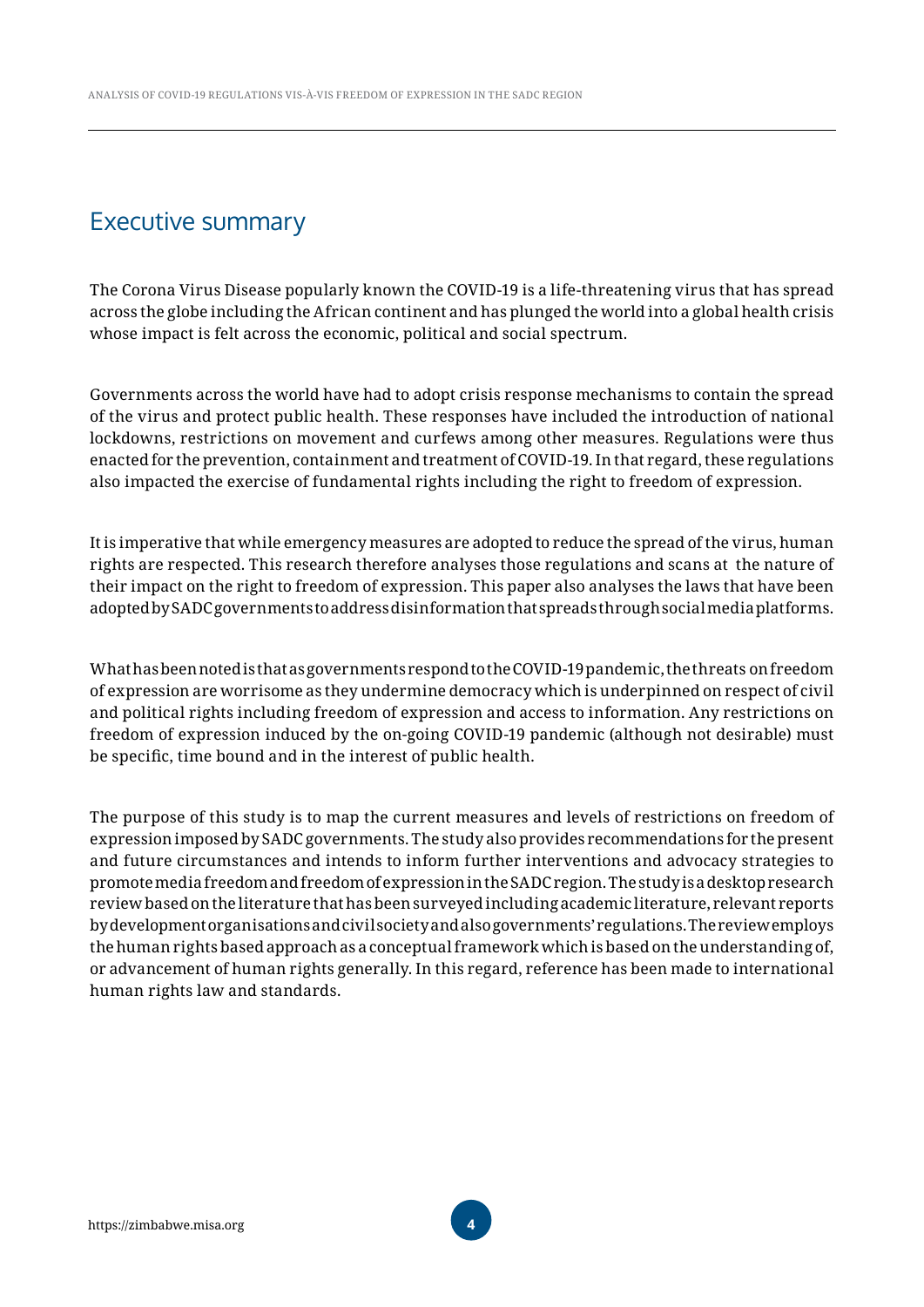# List of abbreviations

COVID-19 -Coronavirus Disease 2019 MISA- Media Institute of Southern Africa MMA –Media Monitoring Africa PPE- Personal protective equipment SADC- Southern African Development Community SANDF- South African National Defence Force SAPS- South African Police Services UNESCO- United Nations Educational Scientific and Cultural Organization WHO- World Health Organisation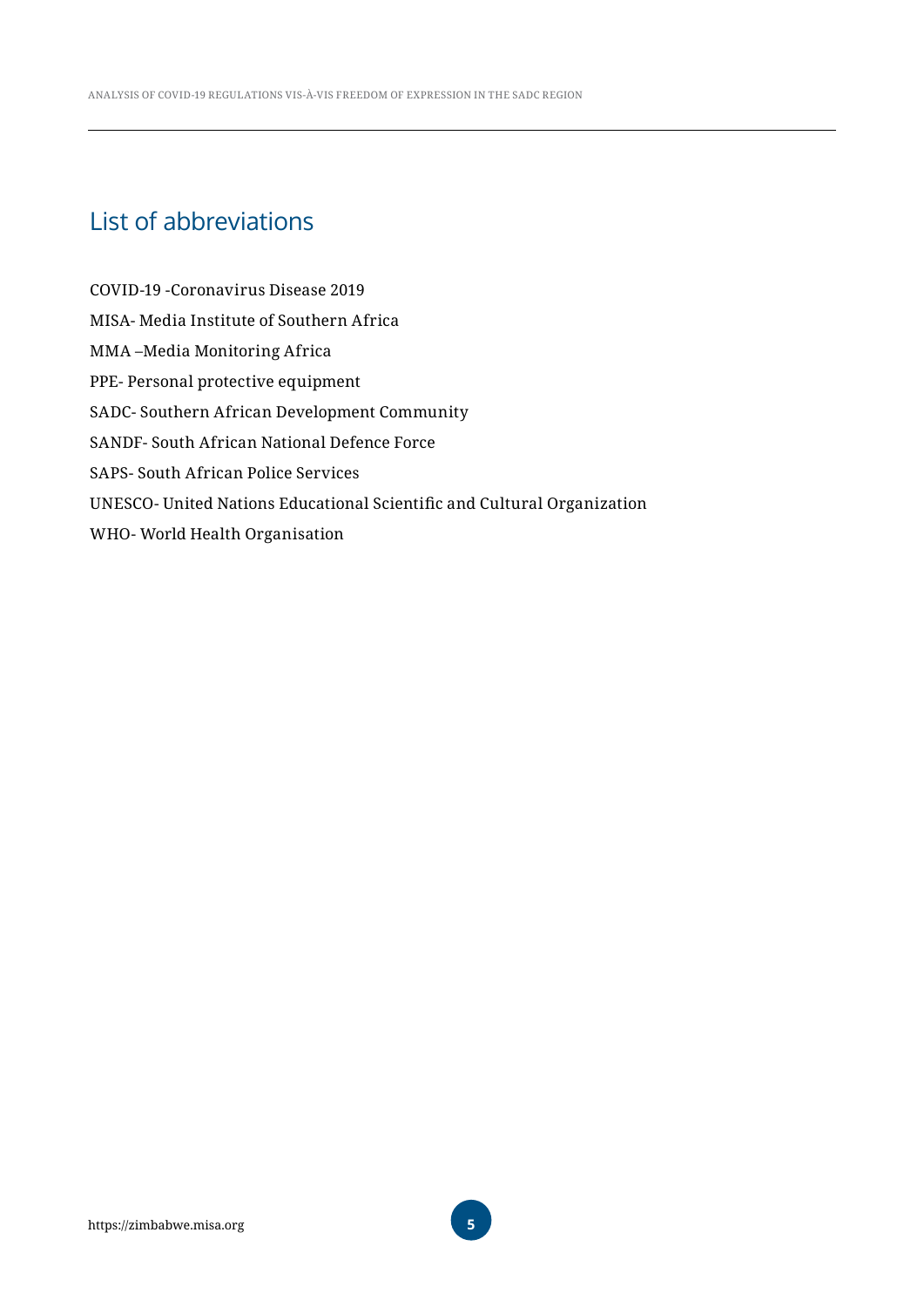# Definition of terms

#### Disinformation and misinformation.

Misinformation and disinformation on COVID-19 has been about conspiracy theories on the origins of the virus, its treatment, mechanisms of infection and spread. Disinformation is a form of false information that is generated and disseminated deliberately to mislead or cause harm. On the other hand, misinformation refers to false information and differs from disinformation in that there will be no intention to mislead or case harm.

#### Infodemic

The World Health Organisation conceived this term (Infodemic) refer to the "over-abundance of information, some accurate and some not, that makes it hard for people to find trustworthy sources and reliable guidance when they need it." 11 The information on COVID-19 has been growing exponentially and it included truthful and false information (misinformation and disinformation).

#### Human rights-based approach

A human rights-based approach is a conceptual framework that is embedded in international human rights law and standards is advances the promotion and protection of human rights.

1 'Novel Coronavirus (2019-nCoV) Situation Report –13' 2 February 2020 https://www.who.int/docs/defaultsource/coronaviruse/situation-reports/20200202-sitrep-13-ncov-v3.pdf (accessed 10 June 2020).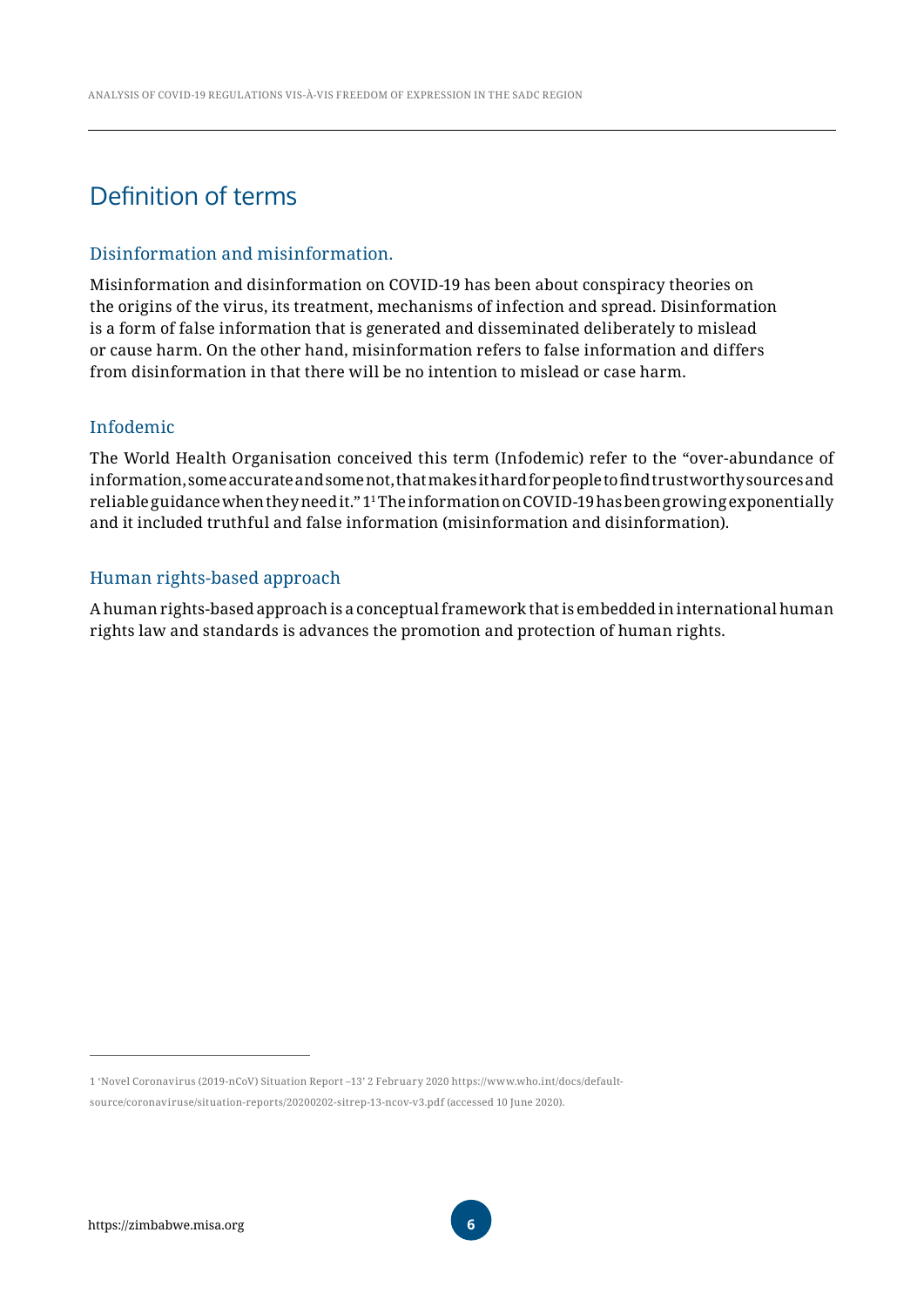# **Introduction**

The Coronavirus disease (COVID-19), which was declared a global pandemic by the World Health Organisation (WHO), is caused by a novel strain of coronavirus, SARS-CoV-2. The COVID-19 pandemic is an unprecedented crisis that has seen various governments across the globe resort to various forms of crisis management measures to contain the spread of the virus. Governments have adopted measures such as lockdowns and curfews. In the SADC region, different measures have been adopted to respond to COVID-19. Some member states have declared states of emergency or states of national disaster. Angola, Botswana, Eswatini, Lesotho, Mozambique and Namibia declared COVID- 19 as a state of emergency while Zimbabwe and South Africa declared the pandemic as a state of national disaster. These proclamations were accompanied by an assortment of regulations whose scope impinge on civil and political rights.

COVID-19 is not only a public health crisis. It has implications for the practice of democracy and human rights. The measures to protect public health impact on democracy in exceptional ways. Former United Nations Special Rapporteur on Freedom of Opinion and Expression, David Daye, noted that COVID-19 is an "intense global challenge to health and to the foundations of a democratic society."2

A relevant representation of this, would be

the numerous media freedom violations that have been witnessed in the SADC region since governments started their response efforts.3 As responses to the pandemic are initiated and modified it is important to restate the significance of freedom of expression in a health crisis. It is true that being an extra-ordinary phenomenon, COVID-19 requires extra-ordinary measures aimed at securing people's health and safety.4

Equally important in confronting the pandemic is the right of access to information which requires vigilance in proactive disclosure of credible COVID-19 information and also serves as an antidote to disinformation. Although what is at stake currently is the preservation of life through protection of public health, the nature, extent and longevity of the crisis management measures that impact on freedom of expression and access to information is worth reflecting on. The measures should be proportionate to the demands of the crisis whilst respecting democratic governance, protecting fundamental human rights and adhering to the rule of law.5States can limit freedom of expression to protect public health but some of the restrictions that have been instigated in the SADC region are "unnecessary or disproportionate".6 Even in time of crisis, human rights have to be protected as rights such as freedom of expression play a vital role in the face of a deadly global pandemic. Freedom of expression contributes to access

global-health-crisis-while-maintaining-freedom-of-expr/16809e2d1e (accessed 10 June 2020).

<sup>2</sup> D Kaye 'Disease pandemics and the freedom of opinion and expression' https://undocs.org/A/HRC/44/49 (accessed 10 June 2020). 3 As above.

<sup>4</sup> A Game 'Keeping our eyes on the ball: Human rights in the time of COVID-19' 7 April 2020 https://ifex.org/keeping-our-eyes- onthe-ball-human-rights-in-the-time-of-covid-19/ (accessed 10 June 2020). 5 'Mitigating a global health crisis while maintaining freedom of expression and information' https://rm.coe.int/en-mitigating-a-

<sup>6</sup> https://ijnet.org/en/story/key-quotes-media-freedom-threats-and-covid-19-un-special-rapporteur-david-kaye-and-cpj's (accessed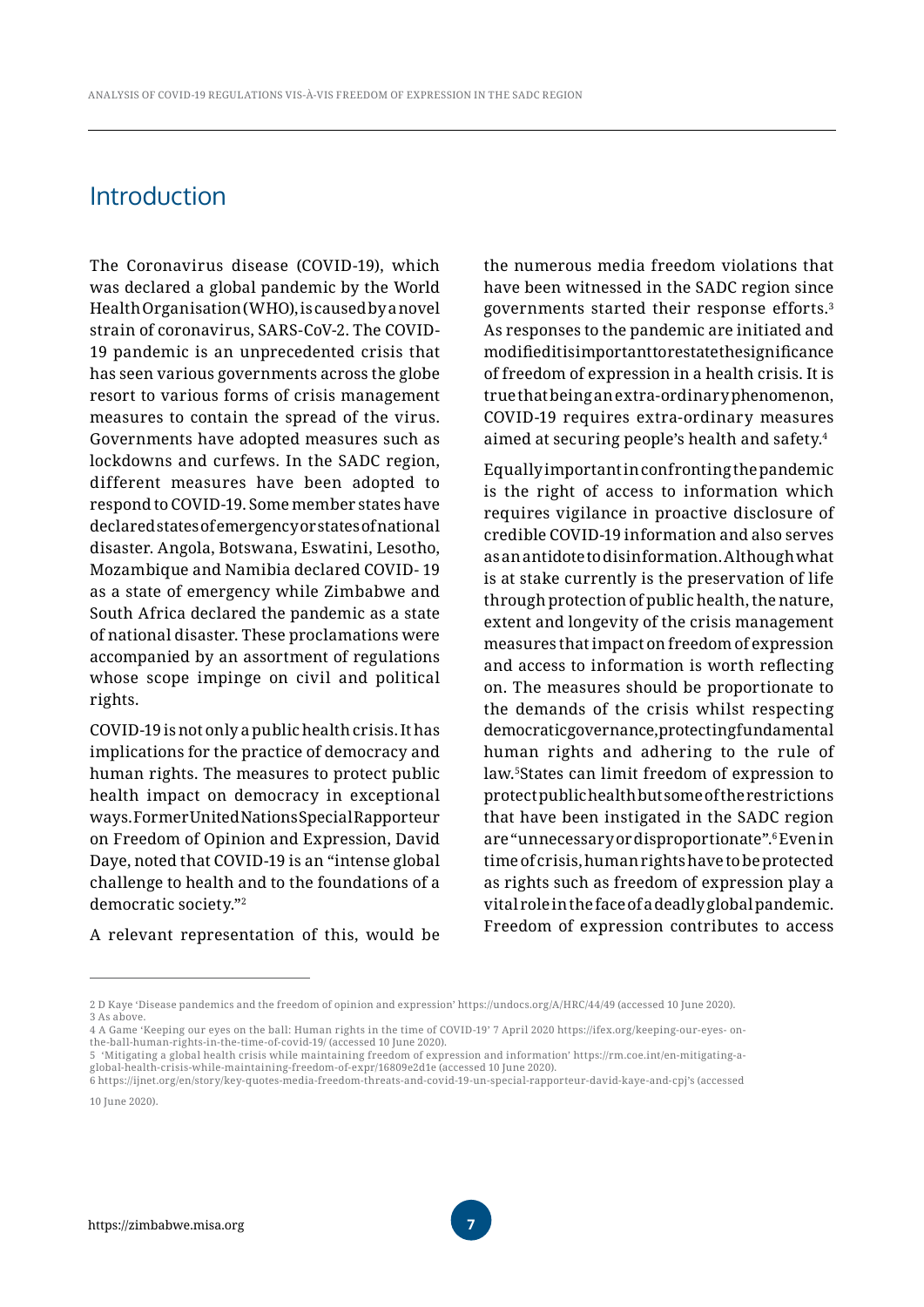and dissemination of information which is very important when faced with a crisis such as COVID-19.

Freedom of expression is a facilitative right that contributes to the realisation of other human rights. In this case, this study reaffirms that freedom of expression and access to information are essential elements of the right to health.7 The study examines the state of freedom of expression in the SADC region in the context of COVID-19 and government instigated regulations to curb its spread. Specifically, 1) it looks at the regulations passed in the SADC region and their effect on media freedom and free expressions; 2) regulation of disinformation during COVID-19; 3) recommendations on how governments can curb disinformation without infringing free expression; and, 4) the different roles that stakeholders including civil society and journalists can play in curbing disinformation.

This research draws on international human rights law and standards. In this regard, it relies on the African Charter on Human and Peoples' Rights that enshrines the right of freedom of expression. Further, it references the 2019 Declaration of Principles on Freedom of Expression and Access to Information in Africa as a guiding standard.8 The Declaration provides that to protect and promote freedom of expression,

states should create an enabling environment for the exercise of freedom of expression and access to information, including ensuring protection against acts or omissions of non-State actors that curtail the enjoyment of freedom of expression and access to information.9 Equally important to this research is the Joint Declaration on Freedom of Expression and 'Fake News', Disinformation and Propaganda is also considered as it provides valuable recommendations that are beneficial to this study.10

# International human rights standards

Freedom of expression is a fundamental right that is protected under international human rights laws and standards; namely the Universal Declaration of Human Rights, the International Covenant on Civil and Political Rights (ICCPR art 19), African Charter on Human and Peoples' Rights among others. The 2019 Declaration of Principles on Freedom of Expression and Access to Information in Africa provides principles on the right to freedom of expression in Africa.11 The Declaration also affirming that *"the same rights that people have offline should be protected online and in accordance with international human rights law and standards"*. 12 As already highlighted, freedom of expression

<sup>7</sup> The position was taken by the Committee on Economic, Social and Cultural Rights. See CESCR General Comment No. 14: The Right to the Highest Attainable Standard of Health, article 12.

<sup>8</sup> The revised Declaration of Principles on Freedom of Expression and Access to Information in Africa was adopted by the African Commission on Human and Peoples' Rights during its 65th Ordinary Session in 2019. It elaborates article 9 of the African Charter on Human and Peoples' Rights which guarantees individuals the right to receive information, as well as the right to express and disseminate information. The Declaration contributes to an enhanced normative standard for freedom of expression, access to information and digital rights in Africa, in line with international human rights and standards. The revision of the Declaration was undertaken pursuant to Article 45(1) of the African Charter on Human and Peoples' Rights (the African Charter) which requires the African Commission to promote human and peoples' rights, among others, by formulating and laying down principles and rules to solve legal problems relating to human and peoples' rights and fundamental freedoms upon which African States may base their legislation. The Declaration encapsulates principles that define the rights to freedom of expression and access to information as guaranteed under article 9 of the African Charter.

<sup>9</sup> Declaration of Principles on Freedom of Expression and Access to Information in Africa, principle 1(2).

<sup>10</sup> This project was commissioned by UNESCO in 2017 n 2017. The joint statement was issued by the UN Special Rapporteur for Freedom of Opinion and Expression, the OSCE's Representative on Freedom of the Media, the Organisation of American States' Special Rapporteur on Freedom of Expression, and the African Commission on Human and People's Rights Special Rapporteur on Freedom of Expression and Access to Information. The Declaration is focused on disinformation and propaganda, and attacks on news media. 11 Se generally, the revised Declaration of Principles on Freedom of Expression and Access to Information in Africa (2019).

<sup>12</sup> Declaration, see preamble, principle 1, principle 5 and principles 37-42.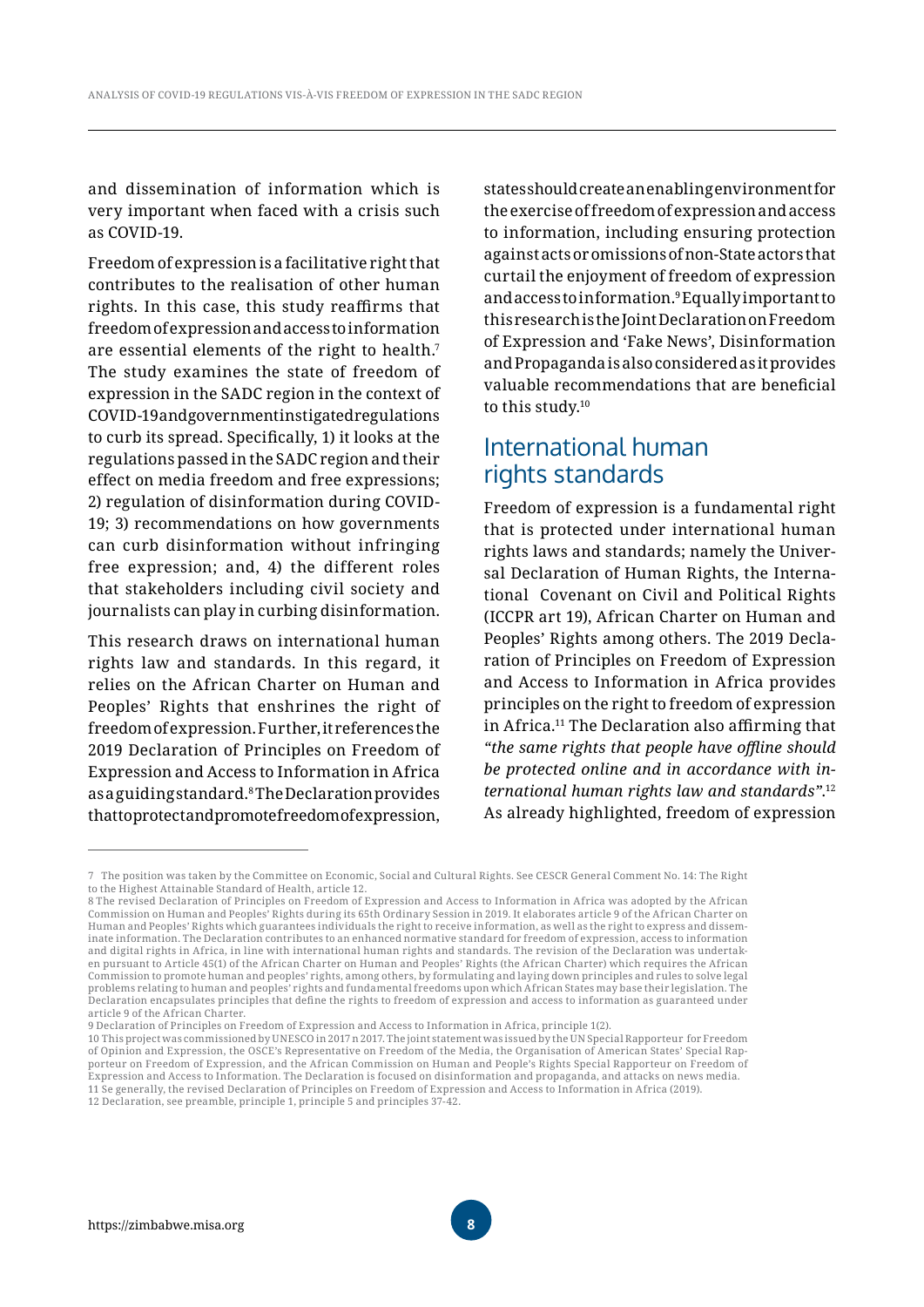is important for the realization and enjoyment of other human rights and consolidation of democracy.

However, the right of freedom of expression is not an absolute right. It can be limited under certain circumstances. The standards set under international human rights law stipulate that the limitation should be prescribed by the law13, serve a legitimate aim and should be necessary and proportionate to achieve the stated aim in a democratic society.14 Consistent with international human rights law, freedom of expression can be limited in the public interest such as to protect public health during a public health crisis. However, the limitation should be time limited and should cease once the crisis has been averted. Also, the limitations should be applied in a non-discriminatory manner and should not be arbitrary. They should be regularly reviewed to check their proportionality and necessity.15 In addition, the state's derogation from the right to freedom of expression should be informed by circumstances such as nationwide public emergency that threatens public life.16 The nature and extent of the states of emergency should only address the demands of the stated situation.

The right to freedom of expression, which includes the freedom to receive and impart information is guaranteed and protected under constitutions of the SADC countries. This includes the freedom to seek, receive and communicate ideas and other information; academic freedom; freedom of artistic expression and scientific research and creativity. Some of the SADC member states constitutions provide for circumstances under which freedom of expression can be limited including protecting a person's reputation or dignity; incitement to violence; advocacy of hatred or hate speech and malicious or unwarranted breach of a person's right to privacy.

For instance, Section 16 of the Constitution of South Africa makes the following provisions: "Everyone has the right to freedom of expression, which includes freedom of the press and other media; freedom to receive or impart information or ideas; freedom of artistic creativity; and academic freedom and freedom of scientific research."17 However, these rights are not absolute as indicated in Section 16 (2) which provides limitations to the right to freedom of expression: "The right in subsection (1) does not extend to propaganda for war; incitement of imminent violence; or advocacy of hatred that is based on race, ethnicity, gender or religion, and that constitutes incitement to cause harm…"18

Section 61(5) (a) of the Constitution of Zimbabwe also limit freedom of expression and of the press on the grounds of incitement to violence.19 Also, Section 187 (1) (a) of the Criminal Code of Zimbabwe provides as follows;

> 1. Any person who, in any manner, communicates with another person,

> 2. intending by the communication

<sup>13</sup> See African Commission: Malawi African Association v Mauritania Communication Nos 54/91, 61/91, 98/93, 164-196/97 and 210/98 (2000), African Court: Konaté v Burkina Faso Application No 004/2013 (2014).

<sup>14</sup> Declaration, principle 9. See also the Joint Declaration on Freedom of Expression and "Fake News", Disinformation and Propaganda adopted in Vienna, on 3 March 2017 https://www.osce.org/files/f/documents/6/8/302796.pdf (accessed 10 June 2020). 15 'Coronavirus: Impacts on freedom of expression' https://www.article19.org/coronavirus-impacts-on-freedom-of-expression/ (accessed 10 June 2020).

<sup>16</sup> Access Now: 'Fighting Misinformation and Defending Free Expression during Covid-19: Recommendations for States' https://www. accessnow.org/cms/assets/uploads/2020/04/Fighting-misinformation-and-defending-free-expression-during- COVID-19-recommendations-for-states-1.pdf . There has to be a public pronouncement by the government of this state of emergency.

<sup>17</sup> The South African Constitution, Section 16.

<sup>18</sup> The South African Constitution, Section 16(2).

<sup>19</sup> The Constitution of Zimbabwe, Section 61(5) (a).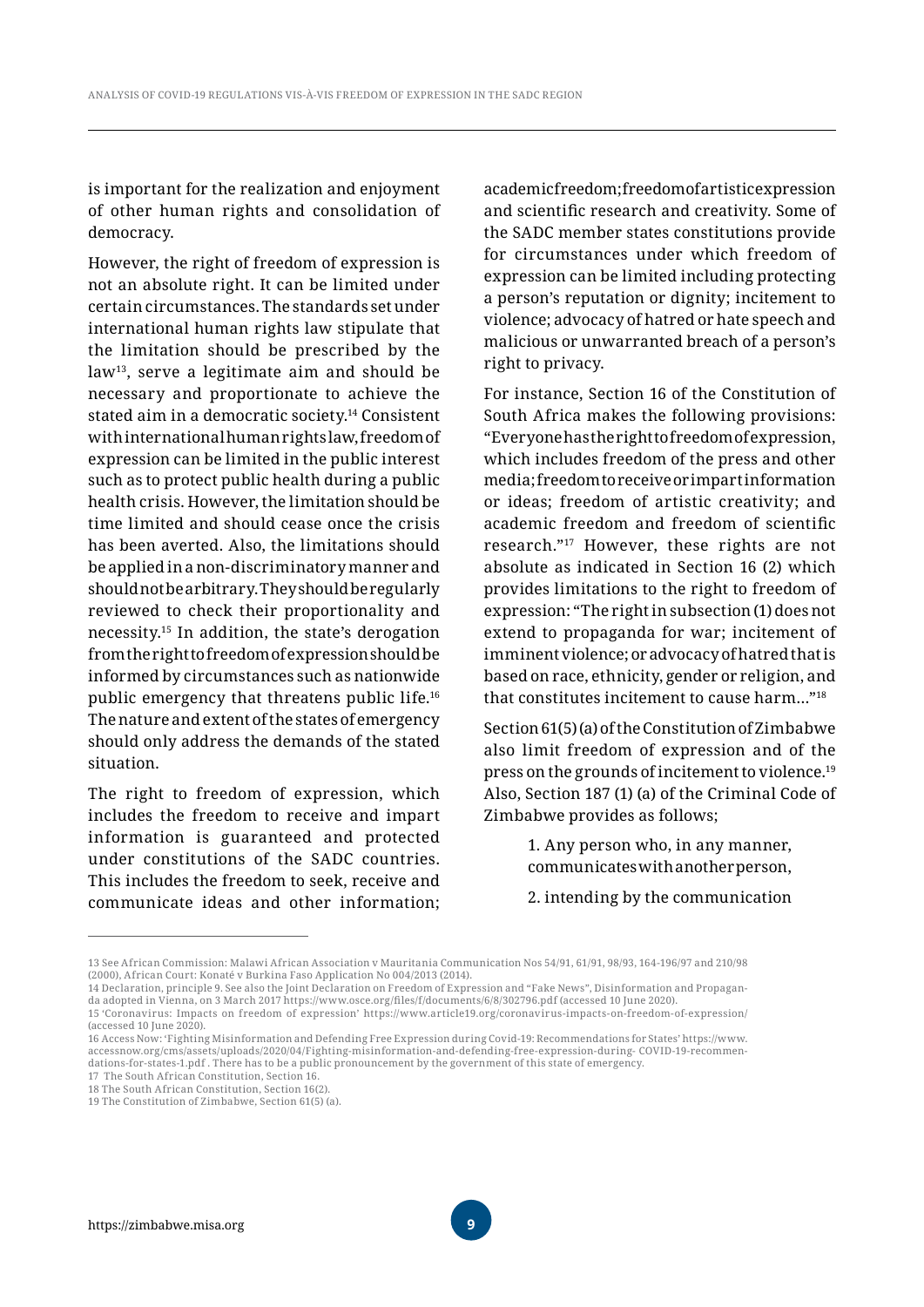to persuade or induce the other person to commit a crime, whether in terms of this Code or any other enactment; or

3. realizing that there is a real risk or possibility that the other person may be persuaded or induced by the communication to commit a crime, whether in terms of this Code or any other enactment; shall be guilty of incitement to commit the crime concerned.

These laws were used recently by the Zimbabwe government to arrest and detained renowned investigative journalist, Hopewell Chin'ono, who was accused of inciting the public.<sup>20</sup> Mr. Chin'ono, whose work as an investigative journalist have been critical of the government, especially on matters relating to corruption. His recent investigation into corruption in the awarding of contract for medical equipment and PPEs has led to the sacking of the country's former health minister. Mr Chin'ono arrest has attracted both domestic and international criticism against the government from the United Nations, civil societies groups and members of the public who accused the government of using Covid-19 as an excuse to stifle freedom of expression and descent.21 Several journalists and activists have been intimidated and arrested in Zimbabwe including 5 journalists that were arrested in April while covering government declared lockdown as a measure to curb the spread of the virus.<sup>22</sup>

The obligation of the state therefore, is to create an enabling environment for the exercise of freedom of expression and access to information, including by ensuring protection against acts or omissions of non-State actors that curtail the enjoyment of freedom of expression and access to information.23 It is also the obligation of the state to ensure that, "everyone enjoys the rights to exercise freedom of expression and access to information without distinction of any kind, on one or more grounds, including race, ethnic group, colour, sex, language, religion, political or any other opinion, political association, national and social origin, birth, age, class, level of education, occupation, disability, sexual orientation, gender identity or any other status."24

# The right to freedom of expression in the context of a pandemic

The right to freedom of expression is a facilitative right that is necessary for the realization of other human rights, in this case the right to health as guaranteed under the International Covenant on Economic, Social and Cultural Rights.25 The Committee on Economic, Social and Cultural Rights affirmed and underscored the significance of freedom of expression in this broad sense, including the academic and scientific freedom. This translates to the freedom to generate and share information on COVID-19 through various platforms including the media.26 In this regard,

<sup>20</sup> N Bolani 'Zimbabwean journalist, civil activist arrested on Monday' (2020) https://www.sabcnews.com/sabcnews/zimbabwe- government-under-fire-after-arrests-of-journalist-civil-activist/ (accessed 26 March 2020).

<sup>21 &#</sup>x27;Ramaphosa urged to secure release of Hopewell Chin'ono and other jailed journalists in Africa' (2020) https://www.dailymaverick.co.za/article/2020-07-23-ramaphosa-urged-to-secure-release-of-hopewell-chinono-and-other-jailed- journalists-in-africa/#gsc. tab=0 (accessed 26 July 2020).

<sup>22</sup> 'Five Zimbabwean reporters arrested while covering coronavirus lockdown' (2020) https://rsf.org/en/news/five-zimbabwean- reporters-arrested-while-covering-coronavirus-lockdown (accessed 26 March).

<sup>23</sup> Declaration, principle 1(2).

<sup>24</sup> Declaration, principle 3.

<sup>25</sup> D Kaye n 2 above, para 12.

<sup>26</sup> Committee on Economic, Social and Cultural Rights General Comment No. 25 (2020) on science and economic, social and cultural rights (article 15 (1) (b), (2), (3) and (4) of the International Covenant on Economic, Social and Cultural Rights).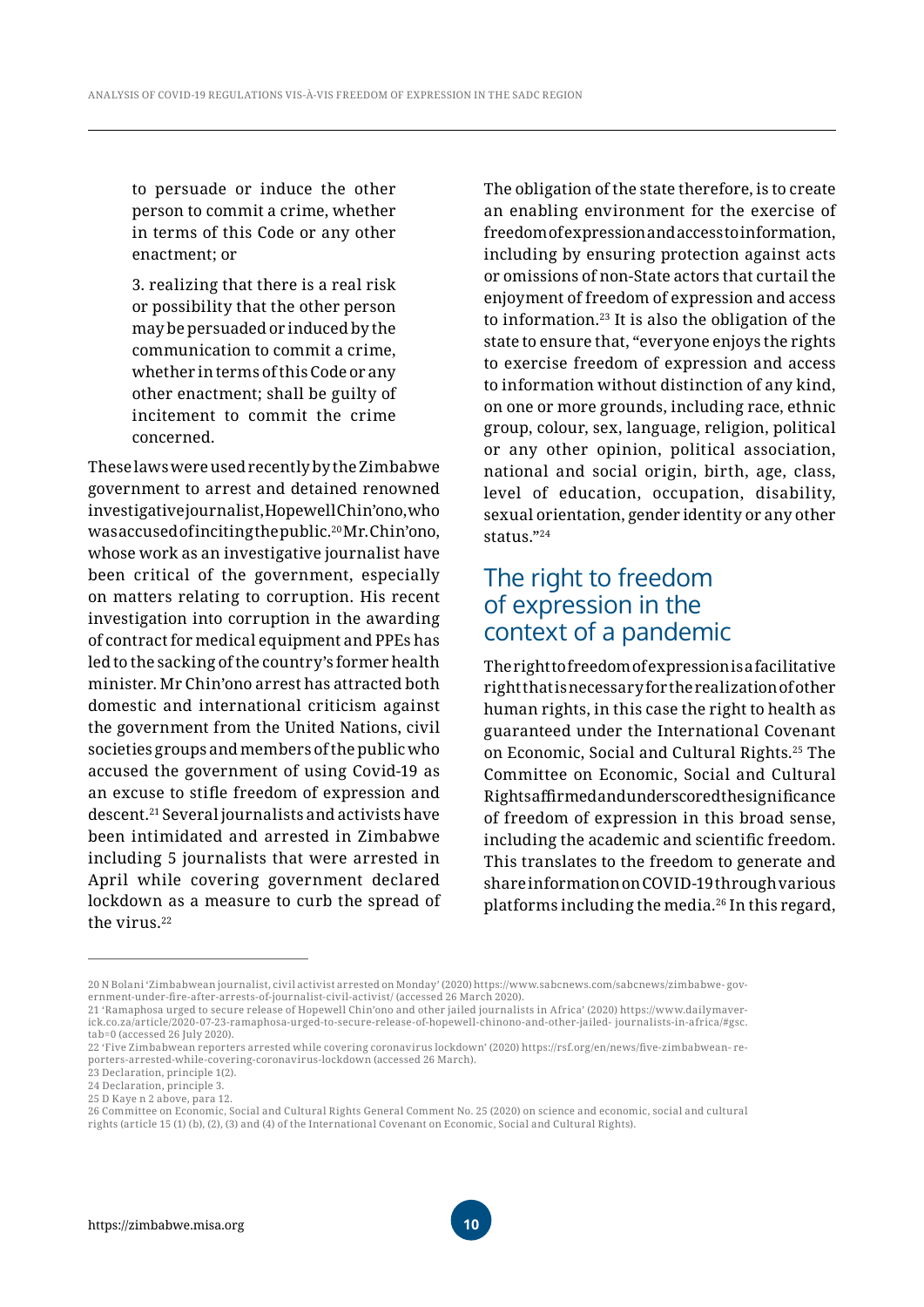it is the obligation of the state to ensure that this right is respected to achieve the objectives under the various methods of the containment of the virus. It is worth noting that the advancement of the right of freedom of expression during a pandemic is significant to the extent that it contributes to the public health interests that that are embodied in the containment measures. It is therefore important that the public acts responsibly in their exercise of the right so as not to cause unwarranted public panic or derail the containment measures.

# Covid-19 and freedom of expression in the sadc region

This section of the study is premised on the impression that freedom of expression particularly freedom of the media is essential in containing the spread of virus. The section explores the attitude of the government towards the media including the recognition of the media as providing an essential service; the violations against the media; and the false news regulations in the SADC region. A review of the situation in the SADC member states reveals that violations have been perpetrated against members of the public and the media including the arrests of journalists and closure of media outlets for mainly criticising government responses to COVID- 19.27

#### **Media as 'essential service' in the wake of covid-19**

The Covid-19 health crisis has in a significant way brought to the limelight the crucial role of access to verified and reliable information and freedom of expression. Credible information produced by a free and independent journalism could make the difference between life and death. Such life-saving information help people to distinguish between facts and lies as the scourge of misinformation rises during the times of Covid-19. In recognition of this important role, the United

Nations, especially, the United Nations, Education, Social and Cultural organisation, UNESCO has encouraged world leaders to support a free and vibrant press to complement the work of countering the rise of misinformation which continues to impede the fight against Covid-19.<sup>28</sup> UNESCO in particular calls on stakeholders; government and media owners to guarantee the safety of journalists.29

This call has been heeded to by some governments in the SADC region, who have classified the media as a provider of essential service, as government announced measures that were meant to curb the spread of the virus through people to people transmission. These measures include restricting public freedom of movement through quarantined and lockdowns measures. Essentially, designating media as an essential service and allowing journalists to move around freely to cover and report on the Covid-19 outbreak is an acknowledgment of the crucial role of information in times of a crisis, especially a public health catastrophe that was an enigma to many. The media plays an important role in educating the public about measures to combat and curb the spread of Covid-19.

In South Africa, government acknowledged the significant role of the media during times of crisis,

of-journalists-and-weakening-of-media-houses-by-states/ (accessed 10 June 2020).

<sup>27</sup>D Muchena 'Southern Africa: COVID-19 a pretext for surge in harassment of journalists and weakening of media houses by states' 3 May 2020 https://www.amnesty.org/en/latest/news/2020/05/southern-africa-covid19-a-pretext-for-surge-in-harassment-

<sup>28</sup> R Pollack et al 'Journalism, press freedom and COVID-19' (2020) https://en.unesco.org/sites/default/files/unesco\_covid\_brief\_en.pdf (accessed 27 March 2020).

<sup>29 &#</sup>x27;UNESCO stresses importance of safety of journalists amid COVID-19 pandemic' (2020) https://en.unesco.org/news/unesco- stresses-importance-safety-journalists-amid-covid-19-pandemic (accessed 27 July 2020).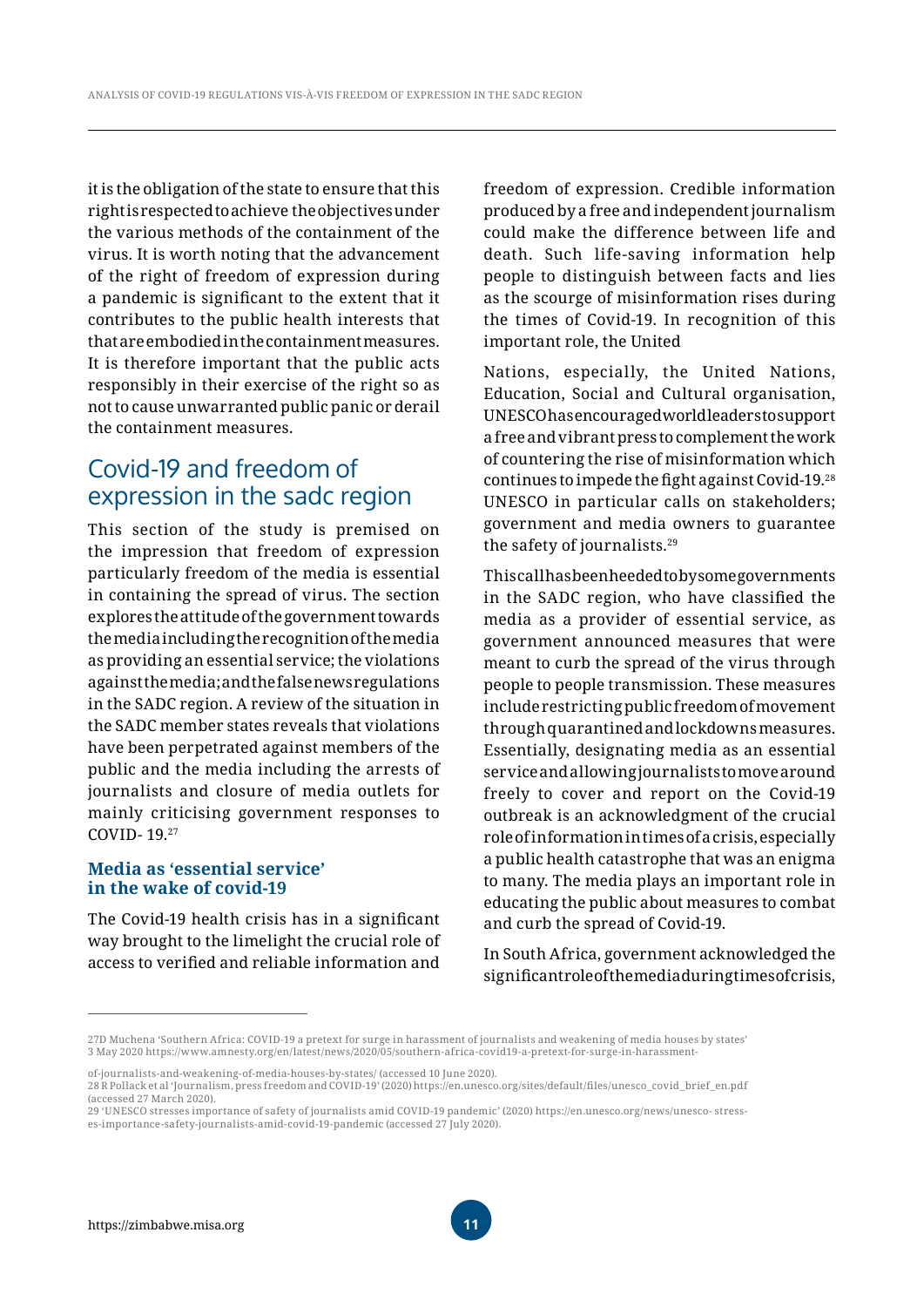emphasised that in the Covid-19 crisis the media is an important national asset and necessity. For this significant role, the media is classified as an essential service.30 The media provides relevant information about the pandemic and essentially informs, enlightens, empowers and brings hope to citizens and stakeholders. In view of the proliferation of false news during the pandemic, quality journalism could also contribute to a reduction of misinformation and the negative impact of false news. The South African National Editors' Forum (SANEF) welcomed the essential services status and noted that it is important that journalists are allowed to do their work without hindrance from the authorities.<sup>31</sup>

Other SADC countries have also classified media as an 'essential service' in the wake of Covid-

19. Botswana also deemed the media as providing an 'essential service' during the lockdown and therefore allowed the movements of journalists to give them access to be on the frontline of reporting compliance of the Covid-19 measures instituted by the government.<sup>32</sup> In Namibia, although not classified as providing an essential service, the media was classified as providing a 'critical service.33

#### **Violence against the media**

Despite the classification of the media as providing as 'essential' service, journalists have

continued to face several challenges in carrying out their work. Some countries the media has been under siege and targeted. Deprose Muchena, *"from Madagascar to Zambia, we have seen governments criminalising journalists and shutting down media outlets that are perceived to be calling out poor government responses to Covid-19."*34 The safety of journalists is a human rights principle that is enshrined in international law. States have an obligation in terms of Principle 20 of the Declaration of Principles on Freedom of Expression and Access to Information in Africa to guarantee the safety of journalists and other media practitioners through adoption of *"measures to prevent attacks on journalists and other media practitioners, including murder, extra-judicial killing, torture and other forms of ill-treatment, arbitrary arrest and detention, enforced disappearance, kidnapping, intimidation, threats and unlawful surveillance undertaken by State and non-State actors."*35 The following examples of the clampdown on the media during the pandemic are illustrative of how governments in the SADC region reneged on their human rights obligations of guaranteeing freedom of expression including the media freedom.

July 2020).

<sup>30 &#</sup>x27;Government on media reporting during Coronavirus COVID-19 lockdown period' (2020) https://www.gov.za/speeches/governmentmedia-reporting-during-covid-19-lockdown-period-26-mar-2020-0000 (accessed 27

<sup>31 &#</sup>x27;Journalists 'essential service' amid Covid-19' (2020) https://rekordeast.co.za/239230/journalists-essential-service-amid-covid- 19/ (accessed 27 March 2020). 32 M Galeragwe 'Botswana: Media responsible for shaping our future' (2020) https://allafrica.com/stories/202006230258.html (accessed

<sup>27</sup> July 2020).

<sup>33</sup> C Ngatjheue 'Essential services explained' (2020) https://www.namibian.com.na/199562/archive-read/Essential-services- explained (accessed 27 July 2020.

<sup>34</sup> Amnesty International Director for East and Southern Africa; ibid

<sup>35</sup> Declaration, principle 20.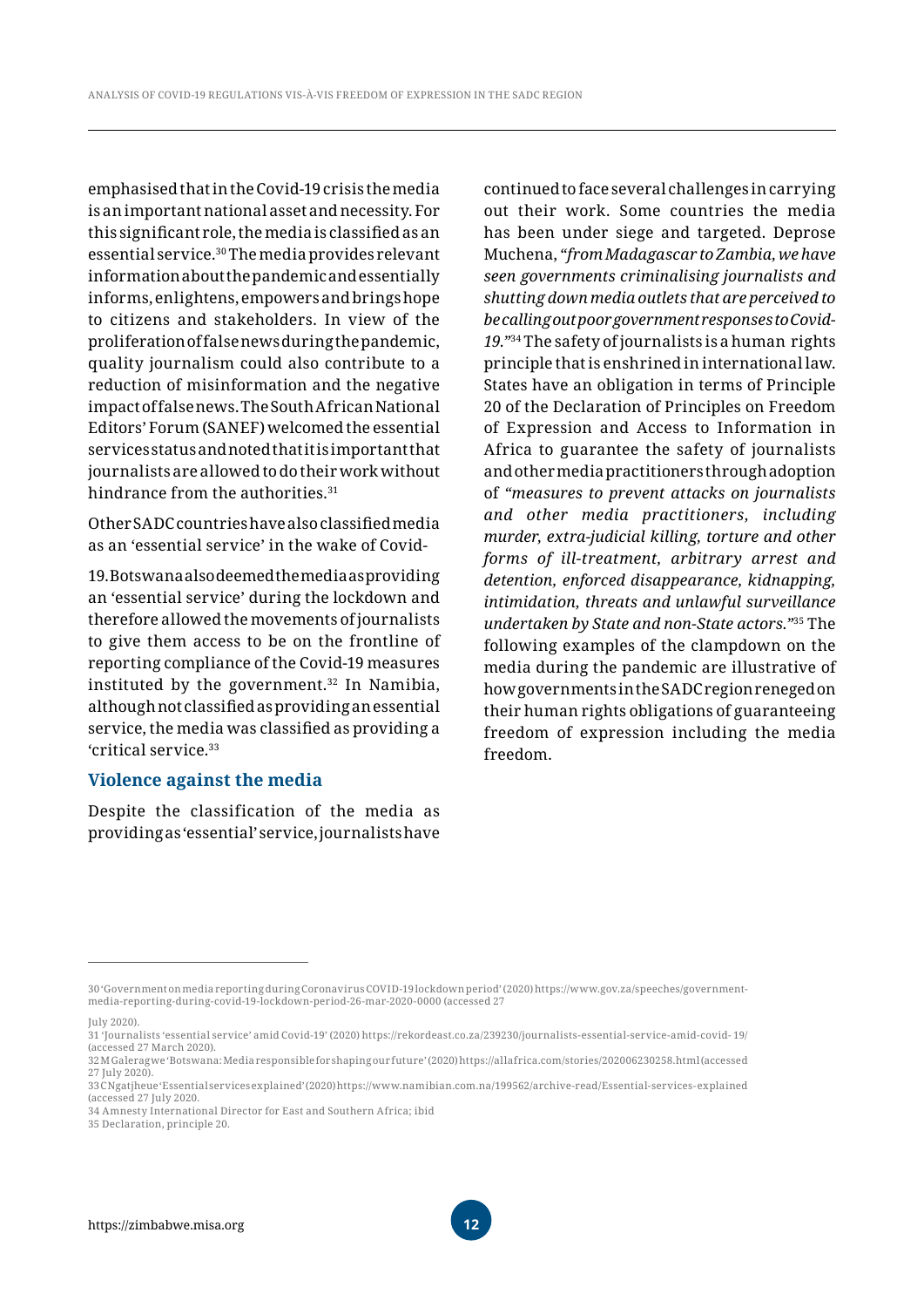### Harassment and intimidation of journalists and assaults

In Botswana, the Emergency Powers Act that was passed in the context of the Covid-19 pandemic to enable the president to rule by decree. The Act also proscribes journalists should report on Covid-19 based on information that is furnished by the director of health services or the World Health Organisation only. Contravening this law attracts a fine of \$10,000 or a five- year jail term.36In this way, criticising the government could be viewed as a criminal offence. There are many aspects of the pandemic that deserve public scrutiny and may not necessarily fall within the purview of the director of health services or the World Health Organisation. For example, the use of public funds that are meant for the government's response to the pandemic. The government has places itself above public scrutiny yet it is accountable to the public. The heavy punishment is too steep and prohibitive and might scare away those that might information that is the in the public interest but not based on the recommended sources.

In Lesotho, the regulations state that media houses or journalists will be arrested and their media houses might be shut down for sharing 'misleading information'.37 In Zambia, the clampdown on the media has been witnessed by Radio stations that host opposition party officials who expose the government's failures in handling the pandemic. The attacks have also been from supports of the ruling party who are against political campaigns during the subsistence of pandemic.38In Malawi, a journalist Macmillan Mozeyo of Ufulu FM was assault by four unknown people in Chikwawa over a Covid-19 story that he had authored. In the story, Mozeyo quoted a Covid-19 patient who lamented the manner in which he was treated.39

In South Africa, during the commencement of the lockdown, several journalists were assaulted, harassed and threatened by members of the by the South African National Defence Force (SANDF) and the South African Police Services (SAPS).40Examples include a News24 journalist that was shot at in Yeoville, Johannesburg and the confiscation of a *Weekend* Argus photographer had her cellphone in Capricorn Park, Cape Town. In May, a community journalist Paul Nthoba, was forced to flee his home town in South Africa to Lesotho out of fear for his life after he was brutalized by police in Ficksburg, Free State after he filmed the police overzealous enforcement of the Covid-19 lockdown. Recently, there was also the despicable experience of News24 journalist, Jenni Evans who suffered injury after she had rocks thrown at her car and got her cell phone stolen while on duty covering protests

<sup>36</sup> Civicus Monitor: 'Authorities Accused of Abusing Covid-19 Restrictions to Stifle Expression despite Improved Ranking' 30 June 2020 https://monitor.civicus.org/updates/2020/06/30/authorities-accused-abusing-covid-19-restrictions-stifle-expression-

despite-improved-ranking/ (accessed 20 July 2020).

<sup>37 &#</sup>x27;Alert: Lockdown order by Government of Lesotho' (2020) https://ls.usembassy.gov/alert-lockdown-order-by-government-of- lesotho/ (accessed 27 July 2020).

<sup>38</sup> S Sishuwa 'In Zambia, Covid-19 has claimed democracy, not human life 15 Jun 2020 https://mg.co.za/africa/2020-06-15-in- zambiacovid-19-has-claimed-democracy-not-human-life/ accessed 20 July 2020).

<sup>39 &#</sup>x27;UFULU FM Journalist Assaulted over Covid-19 Reporting' 23 Apr 2020 https://malawi.misa.org/2020/04/23/journalist- macmillan-mozeyo-assaulted-by-unidentified-people/ (accessed 20 July 2020).

<sup>40</sup> SANEF: 'SANEF concerned about attacks by security forces during day one of the Covid-19 Lockdown' 28 March 2020 https://sanef. org.za/sanef-concerned-about-attacks-by-security-forces-during-day-one-of-the-covid-19-lockdown/ (accessed 20 July 2020).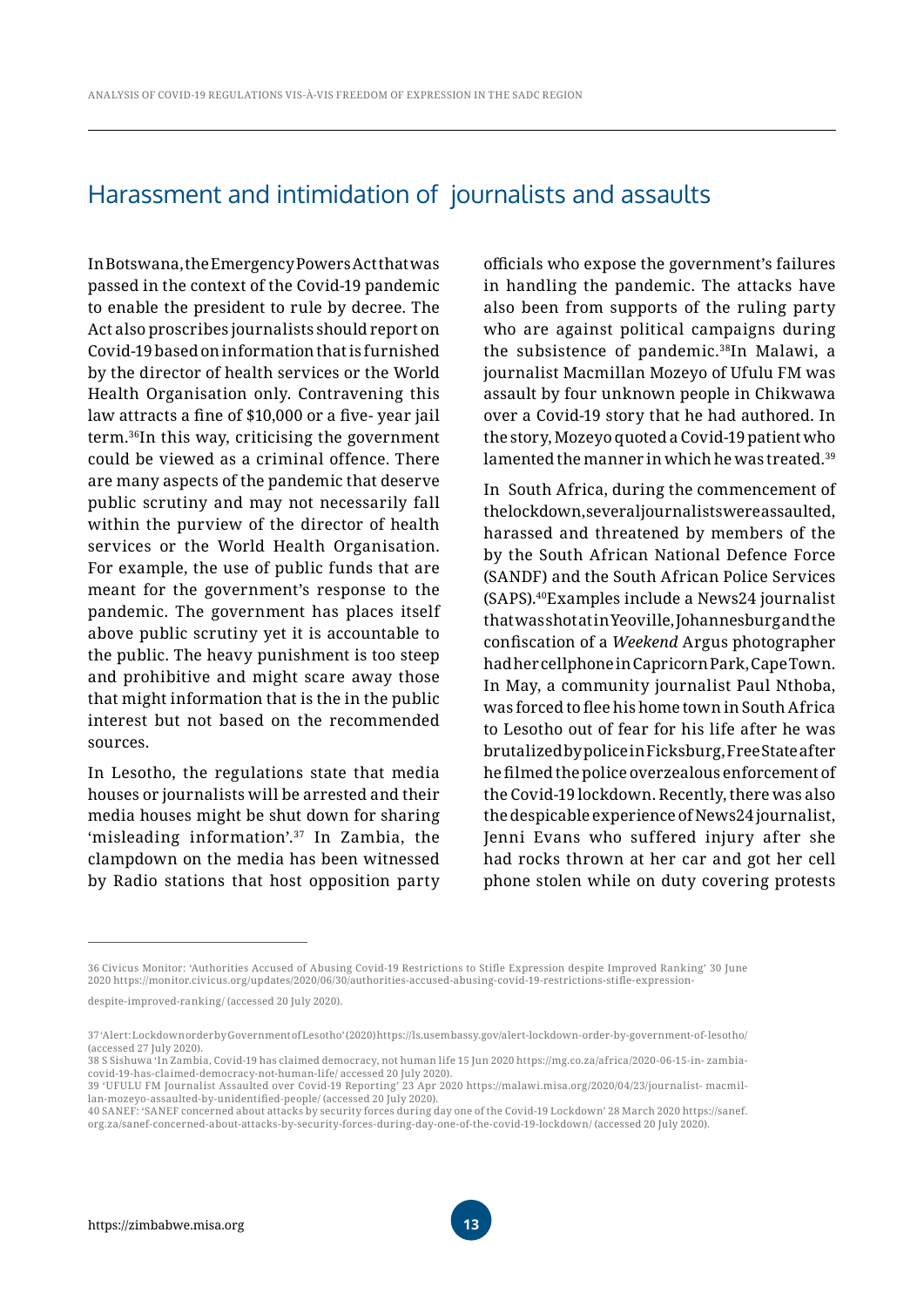in Khayelitsha late July 2020.<sup>41</sup> The continued harassments of journalists in the field by the South African police inspired the journalism welfare organisation, South African national editors' forum to convene a meeting on 23 July 2020 with the leadership of the police where they deliberated and agreed that police must desist from hindering the work of journalists.42

In Tanzania, authorities suspended Talib Ussi Hamad, a journalist from the *Daima* daily newspaper, for six months for reporting on

COVID-19.43 The Star Media Tanzania Ltd, Multichoice Tanzania Ltd and Azam Digital Broadcast Ltd was fined five million Tanzanian shillings (about USD 2200 and compelled to apologise for falsely reporting on Tanzania's response to Covid-19.44

#### **Arrests of journalists**

Zimbabwe has been described as the "Africa's biggest press freedom violator in connection with coronavirus crisis".45 MISA has recorded 19 cases of Covid-19 related harassment, intimidation and detention of several journalists.<sup>46</sup> Journalists were arrested while reporting on the enforcement of the lockdown or for working without valid journalism accreditation cards. The arrests happened at a time when the Zimbabwe Media Commission (ZMC) was not issuing accreditation cards.47The latest arrest is that of Hopewell Chin'ono (a journalist) and Jacob Ngarivhume (leader of Transform Zimbabwe, an opposition party) on 20 July 2020 in Harare. Although the charges against them do not indicate and link with Covid-19, the two Chin'ono and Ngarivhume have been using social media platforms (Facebook and Twitter) to expose and condemn corruption by public officials and political and economic crisis in Zimbabwe.48 Chin'ono in particular had exposed corruption in the use of public funds that are for the government response to the Covid-19 pandemic.49Following these revelations, the Minister of Health is facing charges of corruption and has been dismissed from his position. In Botswana, an official from the Botswana Patriotic Front, an opposition party, Justice Motlhabane, was arrested for "degrading and maligning the leadership" and was charged under the Penal Code. Motlhabane commented on Facebook on the possibility that the president

<sup>41</sup> S Ngqakamba 'Sanef dismayed by attack on News24 journalist covering unrests in Khayelitsha' (2020) https://www.news24.com/ news24/southafrica/news/sanef-dismayed-by-attack-on-news24-journalist-covering-unrests-in- khayelitsha-20200721 (accessed 28 July 2020.

<sup>42 &#</sup>x27;Joint statement of Sanef and SAPS following a robust and fruitful meeting' (2020) https://sanef.org.za/joint-statement-of- sanefand-saps-following-a-robust-and-fruitful-meeting/ (accessed 28 July 2020).

<sup>43</sup> Amnesty International: 'Tanzania: Authorities must end crackdown on journalists reporting on COVID-19' 21 April 2020 https://www. amnesty.org/en/latest/news/2020/04/tanzania-authorities-must-end-crackdown-on-journalists-reporting-on-covid19/ (accessed 20 July 2020).

<sup>44</sup> Amnesty International: 'Tanzania: Authorities must end crackdown on journalists reporting on COVID-19' 21 April 2020. https://www. amnesty.org/en/latest/news/2020/04/tanzania-authorities-must-end-crackdown-on-journalists-reporting-on-covid19/ (accessed 20 July 2020).

<sup>45</sup> Reporters without Borders: 'Five Zimbabwean reporters arrested while covering coronavirus lockdown' 10 April 2020 https://rsf. org/en/news/five-zimbabwean-reporters-arrested-while-covering-coronavirus-lockdown (accessed 20 July 2020).

<sup>46</sup>MISA: 'COVID-19 is the enemy, not the media!' 9 April 2020 https://zimbabwe.misa.org/2020/04/09/covid-19-is-the-enemy- not-themedia/. See also https://rsf.org/en/news/five-zimbabwean-reporters-arrested-while-covering-coronavirus-lockdown (accessed 20 July 2020)

<sup>47</sup>Media Institute of Southern Africa (MISA) Zimbabwe chapter to eventually sort a High Court order ordering the police and other law enforcement agencies charged with enforcing the COVID-19 lockdown not to interfere "in any unnecessary way" with the work of journalists. The order was granted on 20 April.

<sup>48</sup> They have been charged with allegations of contravening section 187(1) (a) as read with section 37(1) (a) of the Criminal Law [Codification and Reform] Act, Chapter 9:23, which pertains to incitement to participate in a gathering with intent to promote public violence, and breaches of peace or bigotry. They have also been charged under alternative charges of incitement to commit public violence.

<sup>49</sup> 'Zimbabwe police detain prominent journalist, opposition official' 21 July 2020 https://www.aljazeera.com/news/2020/07/zimbabwe-police-detain-prominent-journalist-protest-leader-200720193232172.html (accessed 26 July 2020).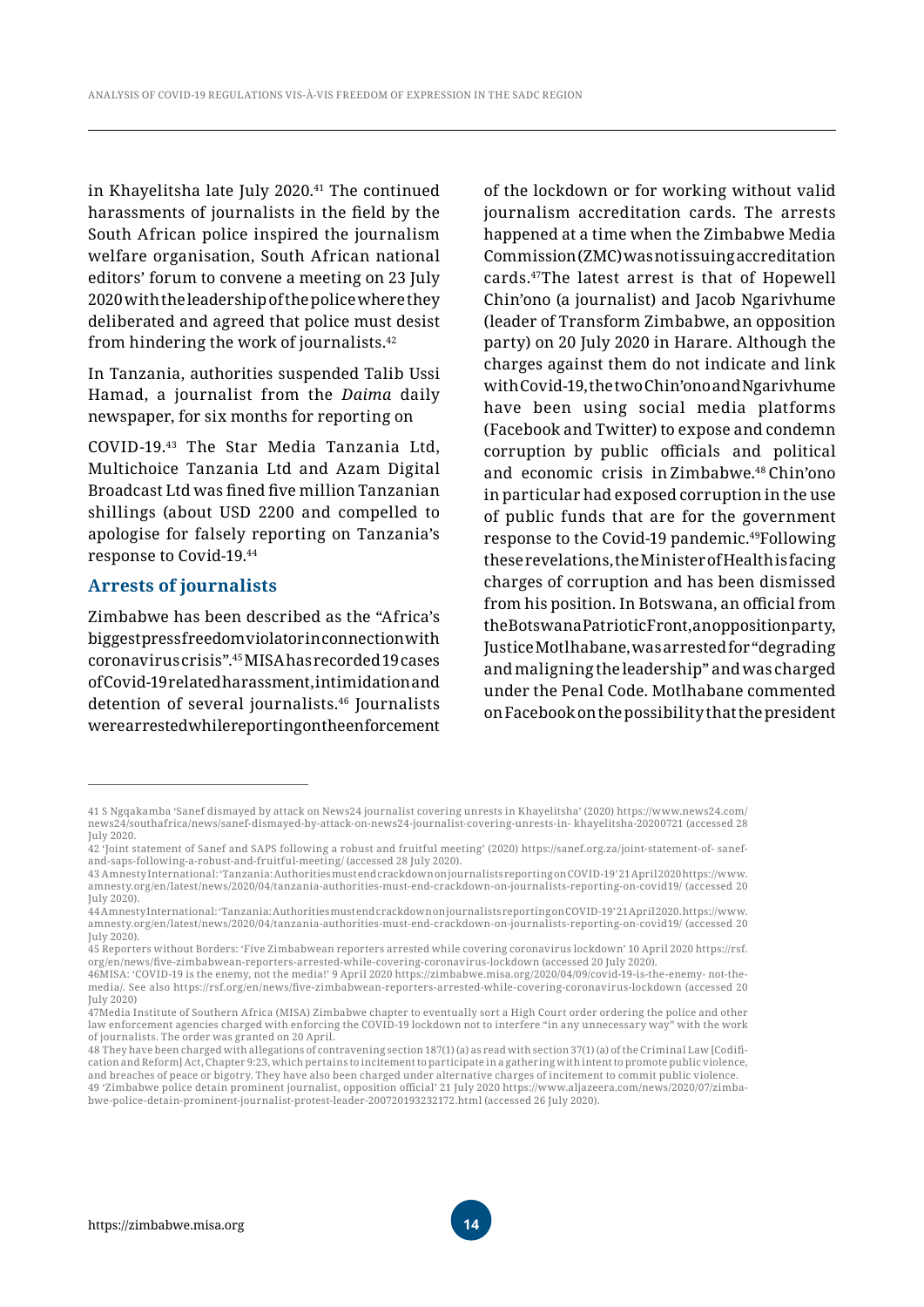could use the lengthy state of emergency to 'deal with political rivals and business competitors.<sup>50</sup>

#### **Banning of radio programmes**

In Madagascar, radio phone-in programmes were banned to inhibit listeners from criticising the government's measures against Covid-19.51

#### **Revocation of licenses**

In Tanzania, the licence of Mwananchi daily newspaper was suspended after the paper reported on the failure by President John Magufuli to follow social-distancing requirements while shopping.52 In Zambia, Prime TV's license was revoked by the Independent Broadcasting Authority (IBA), the broadcasting regulator "in the interest of public safety, security, peace, welfare or good order." 53Prior to the closure, Prime TV had been critical of the government stance on COVID-19.54

The aforementioned incidences which occurred regardless of the recognition of the media as essential service during the pandemic in some jurisdictions, have a chilling effect on freedom of expression which is an essential element in the fight against COVID-19. The violations have a potential to force journalists and media houses into self-censorship and compromise the flow of the much-needed information about the pandemic. The crackdown on the media compromise the media's duty to inform the public. Access to information is essential in many respects during this deadly pandemic. It is crucial to note that the media complement the role of the state in disseminating essential information about COVID-19 and should be viewed in that light and treated with respect not as adversaries.55In addition to the constant threat of physical violence, some journalists are vulnerable to the virus due to lack of personal protective gears while others also suffer the psychosocial impact of the immense pressure of reporting the evolving nature of the outbreak as well as concerns for job security, especially for freelance reporters.<sup>56</sup>The violence, threats, arrests and intimidation of journalists undermines the watchdog role of the media which should be well-regarded during this crisis.

### Covid-19 and disinformation

COVID 19, being a novel virus, plunged people into an unchartered terrain, intensified panic, exacerbated anxieties and grew uncertainties. Falsehoods about it gained traction and flourished.57As a result, an information disorder emerged which the World Health Organisation (WHO) referred to as an 'infodemic'. WHO defines an 'infodemic as an "over-abundance of information, some accurate and some not, that makes it hard for people to find trustworthy sources and reliable guidance when they need it."

<sup>50</sup>Civicus Monitor: 'Authorities Accused of Abusing Covid-19 Restrictions to Stifle Expression despite Improved Ranking' 30 June 2020 https://monitor.civicus.org/updates/2020/06/30/authorities-accused-abusing-covid-19-restrictions-stifle-expression-

despite-improved-ranking/ (accessed 20 July 2020).

<sup>51</sup> W Gumede 'Freedom of Expression and Covid-19 in Africa' 20 April 2020. https://democracyworks.org.za/freedom-of- expressionand-covid-19-in-africa/ (accessed 10 June 2020).

<sup>52</sup> Amnesty International: 'Tanzania: Authorities must end crackdown on journalists reporting on COVID-19' 21 April 2020

<sup>53</sup> 'Zambia cancels broadcaster Prime TV's license, police shutter office' 13 April 2020 https://cpj.org/2020/04/zambia-cancels- broadcaster-prime-tvs-license-polic/ (accessed 10 June 2020).

<sup>54</sup> ibid.

<sup>55</sup> See Media Institute of Southern Africa (Zimbabwe) statement https://zimbabwe.misa.org/2020/04/09/covid-19-is-the-enemy- notthe-media/ (accessed 10 June 2020).

<sup>56</sup> As above, UNESCO (n 32).

<sup>57&#</sup>x27;During this coronavirus pandemic, 'fake news' is putting lives at risk: UNESCO' 13 April 2020 https://news.un.org/en/ story/2020/04/1061592 (accessed 10 June 2020).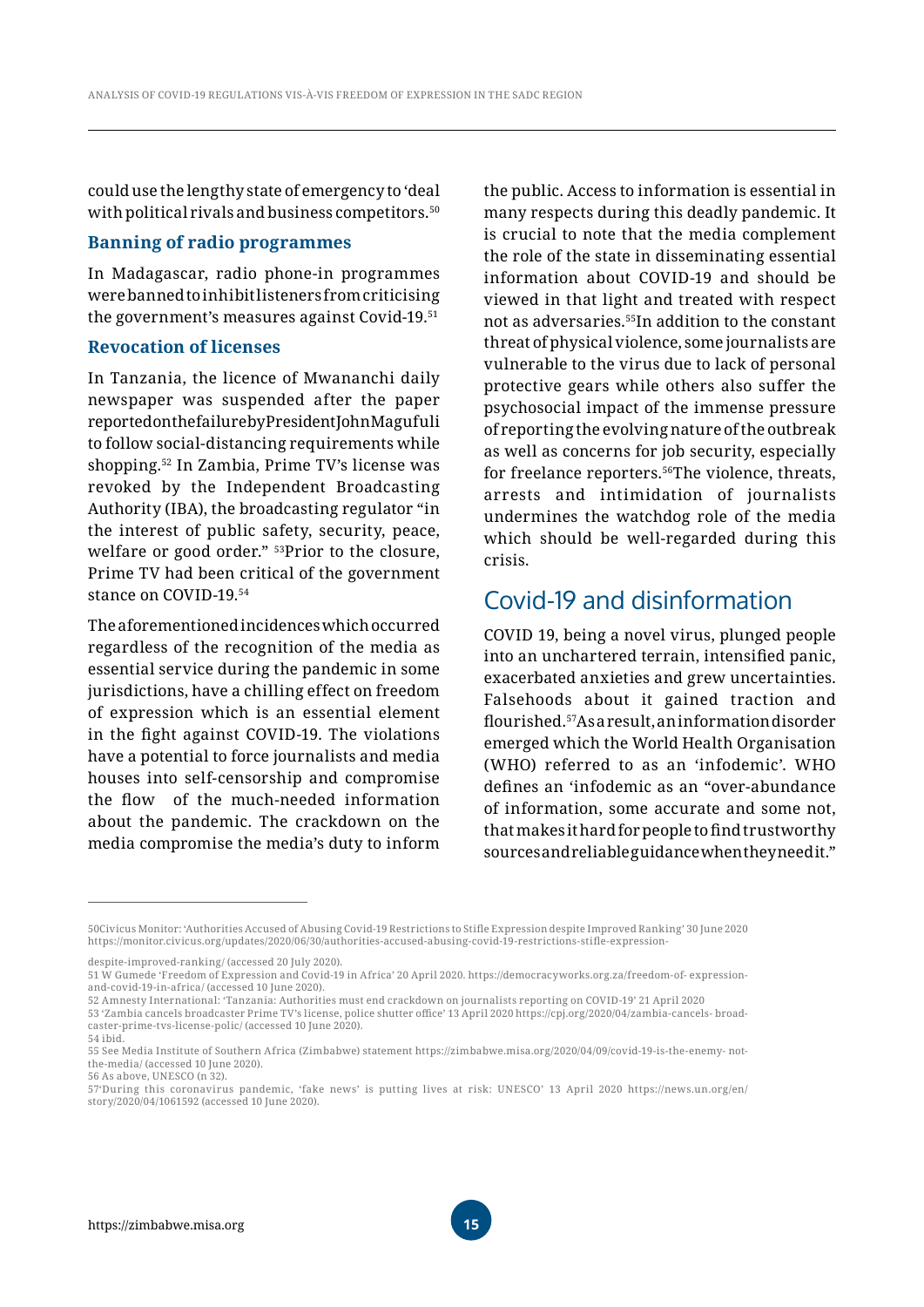58It is so widespread to the extent that according to Guy Berger, the UNESCO Director for Policies and Strategies regarding Communication and Information *"there seems to be barely an area left untouched by disinformation in relation to the COVID-19 crisis"* <sup>59</sup>

False information about health, and specifically about the origin, the cure and prevention is being disseminated mainly through social media platforms. There are genuine concerns about disinformation concerning the pandemic as such practices could lead to catastrophic consequences to human health and security.  $60$ The challenge with disinformation is that it can mislead the public and impede on the fundamental right to right to know and fuels panic and fear which also creates significant challenges to national crisis response efforts.<sup>61</sup>

The pandemic has led to an increased use of the internet as a source of information about COVID-19. Consequently, the internet and social media are the platforms for exercising the right to freedom of speech, democracy and a source of information on COVID-19 outside mainstream media.62Digital technologies and internet driven social media have changed the mode of generating and distributing news. The advent of internet renders anyone who has internet connectivity a potential news producer. News production is no longer confined to traditional media which abides to professional standards

and ethics. Rigorous editorial processes ensured that only verified information is published. The social media space is murky as rumours, false news, unverified information, conspiracy theories and conspiracies finds spaces there with tremendous ease.<sup>63</sup>

It should be noted however that although these falsehoods are generated from a basis of intending to disinform, they are then predominantly shared or disseminated by ordinary people who do so unintentionally. Ordinary people receive and share false information without the knowledge of its falsity. The information which usually contain aspects about the pandemic that are seemingly helpful to the public such as remedies for cure. The intention is mainly to inform other and not necessarily mislead. As the public seeks to understand the nature of the coronavirus, the proliferation of disinformation might result in reliance of the wrong information that is presumably meant to assist them in dealing with the coronavirus. The information is ordinarily shared on social media such as WhatsApp groups. Falsehoods can be easily generated and disseminated on these platforms. Messages are forwarded as received with verification. The information gaps that are a result of the newness of the virus create an environment where misinformation thrives.64Some of the common falsehoods that were disseminated thorough social media

source/coronaviruse/situation-reports/20200202-sitrep-13-ncov-v3.pdf (accessed 12 June 2020).

<sup>58&#</sup>x27;Novel Coronavirus (2019-nCoV) Situation Report –13' 2 February 2020 https://www.who.int/docs/default-

<sup>59</sup> G Berger cited in 'During this coronavirus pandemic, 'fake news' is putting lives at risk' 13 April 2020 https://news.un.org/en/ story/2020/04/1061592 (accessed 10 June 2020).

<sup>60</sup> Cross-Regional Statement on "Infodemic" in the Context of COVID-19 https://unny.mission.gov.au/files/unny/120620%20Cross-Regional%20Statement%20on%20Infodemic%20in%20the%20Context%20of%20COVID-19.pdf

<sup>61</sup> D Brindha et al 'Social Media Reigned by Information or Misinformation about COVID-19: A Phenomenological Study' (2020) 9 Alochana Chakra Journal 591.

<sup>62</sup> D. Brindha as above 586.

<sup>63</sup> C Bernardo 'Fake news' and COVID-19: How have we performed? 23 April 2020 https://www.news.uct.ac.za/article/-2020- 04-23-fakenews-and-covid-19-how-have-we-performed (accessed 13 June 2020).

<sup>64</sup> Joint Communication to The European Parliament, The European Council, The Council, The European Economic and Social Committee and The Committee of the Regions Tackling COVID-19 Disinformation - Getting the Facts Right JOIN/2020/8 final https://eur-lex. europa.eu/legal-content/EN/TXT/?uri=CELEX:52020JC0008 (accessed 13 June 2020).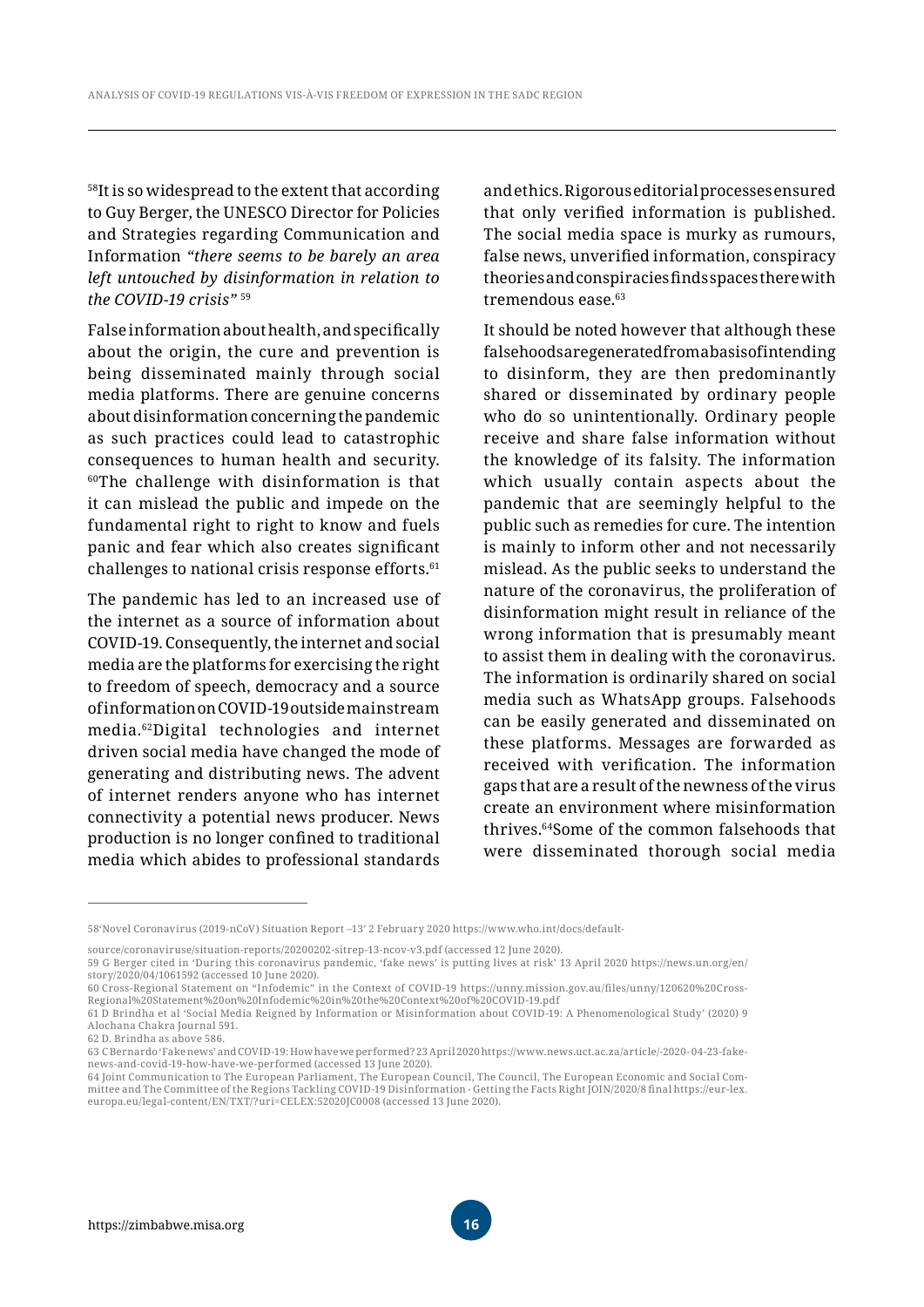include statements such as that white people are more likely to be infected with the virus;<sup>65</sup> that young people are unlikely to be infected with the coronavirus66, that corona virus can be cured using alcohol,<sup>67</sup>and that the virus can be killed using heat.68The public often find it difficult to distinguish between credible content and that which is false or misleading or content that is harmful but not necessarily illegal.

### Government responses to disinformation in the sadc region

In order to respond to the proliferation of the COVID-19 'infodemic', governments in the SADC region ensured that responses to COVID-19 included regulations that criminalise publication and dissemination of false news. The regulations are similar across the sub-region and include sanctions in the form of fines and imprisonments. Curbing disinformation is ideally meant to prevent panic and preserve public health and order. This section outlines and analyses the regulations from selected examples and arrests that were instigated for contravening the regulations. In addition, this section includes the role of stakeholders in combating disinformation.

#### Botswana

Under Botswana's Emergency Powers (COVID-19Regulations the government declared a state of emergency in response to COVID-19. The regulations criminalise publication of information, through any medium, including social media, with "the intention to deceive" the public about COVID-19 or measures taken by government to address the virus. Contravening this regulation is publishable by a prison term of up to five years or a 100,000 Pula (\$8,100) fine or both.69The regulations confine dissemination of COVID-19 information to the public to the Director of Health Services and the WHO.

#### Namibia

In Namibia section 15(1)(e) of the State of Emergency COVID-19 Regulation (Amendment) provides that a person commits an offence if they publish a false or misleading statement about COVID-19, a crime that is punishable by a fine of N\$2,000 (USD 128) and/or six months' imprisonment.<sup>70</sup>

#### Lesotho

In Lesotho, the government declared a state of emergency under the Declaration of COVID-19 State of Emergency Order 26 of 2020. The decree stipulates that the press should 'refrain from publishing fake news'.71The sanctions are not

69 Statutory Instrument No. 61 of 2020 Emergency Powers (COVID-19) Regulations, 2020

<sup>65</sup> U Nkanjeni '5G, a vaccine & 'white people's virus' — Covid-19 conspiracy theories the government has debunked' 17 April 2020 https://www.timeslive.co.za/news/south-africa/2020-04-17-5g-a-vaccine--white-peoples-virus--covid-19-conspiracy-

theories-the-government-has-debunked/ (accessed 13 June 2020).

<sup>66 &#</sup>x27;During this coronavirus pandemic, 'fake news' is putting lives at risk: UNESCO' 13 April 2020 https://news.un.org/en/ story/2020/04/1061592 (accessed 10 June 2020).

<sup>67&#</sup>x27; No, drinking alcohol won't kill the coronavirus' 18 March 2020 https://africacheck.org/fbcheck/no-drinking-alcohol-wontkill-the-coronavirus/ (accessed 10 June 2020).

<sup>68</sup> Hot baths, hot hand dryers and other heat will NOT kill coronavirus 11 March 2020 https://africacheck.org/fbcheck/hot-baths- hothand-dryers-and-other-heat-will-not-kill-coronavirus/ (accessed 10 June 2020).

Emergency Powers Act (Cap. 22:04). See https://bw.usembassy.gov/wp-content/uploads/sites/125/Emergency-Powers-COVID- 19-Regulations-2020.pdf (accessed 13 June 2020).

<sup>70</sup> Namibia State of Emergency - COVID-19 Regulation (Amendment), section 15(1) (e) https://www.chr.up.ac.za/images/researchunits/ litigagion/covid19\_country\_regulations/Namibia-State\_of\_emergency-Covid- 19\_Regulations.pdf (accessed 13 June 2020). 71 Lesotho Declaration of COVID-19 State of Emergency Order 26 of 2020 https://www.gov.ls/wp- content/uploads/2020/03/Lockdown-Gazette-Lesotho.pdf (accessed 13 June 2020).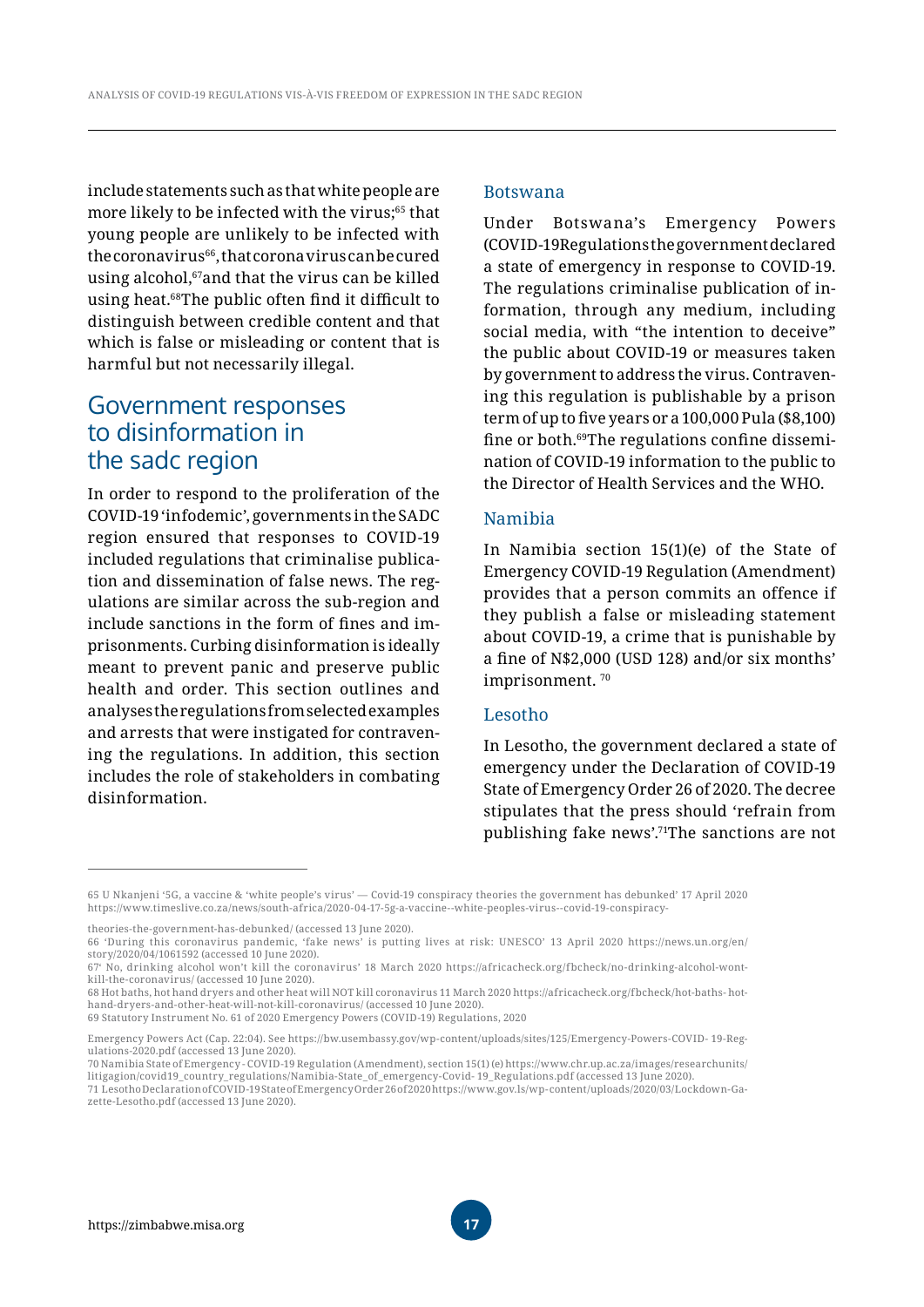stipulated in the regulations.

#### Mozambique

In Mozambique article 27(5) of the Presidential Decree prohibits the media from transmitting information about Covid-19 contrary to the official position.<sup>72</sup>

#### South Africa

In terms of the Disaster Management Act 57 of 2002, it is a criminal offence to publish false information about COVID-19 and the offence is punishable by a fine or six-month imprisonment or both. Eight people were arrested for allegedly disseminating false information about the pandemic whilst a man was arrested for discrediting the COVID-19 tests kits that the government intended to use in its massive testing campaign and discouraged people from participating in the testing exercise.73Those that were arrested were charged in terms of the Disaster Management Act.

#### Swaziland

In Swaziland, Section 29 of the COVID-19 Regulations<sup>74</sup> criminalise the spreading of any rumour or unauthenticated information regarding COVID-19; publishing any statement, through any medium, including social media, with the intention to deceive any other person about COVID- 19; using print or electronic media on the COVID-19 infection status of any person; or spreading of any rumour or unauthentic information regarding any measure taken by the government to address COVID-19. The offence is punishable by a fine not exceeding twenty thousand Emalangeni (US\$ 1173.71) or imprisonment for a term not exceeding five (5) years. Eugene Dube, Editor of the Swati Newsweek and reporter Mfomfo Nkhambule was arrested for contravening the COVID-19 regulations on the publication of false news. After seven hours of interrogation, Dube was released without a charge. Prior to the arrest, the *Swati Newsweek* had published articles that were critical of the King. 75The article that Nkhambule wrote criticised the Kingdom's approach in their COVID-19 response.

#### Zimbabwe

In Zimbabwe, the government adopted Statutory Instrument 83 of 2020 in terms of the Public Health Act. The regulations include prohibition of publication and communication of false news about public officers, officials or enforcement officers involved with enforcing or implementing the national lockdown regulations. This criminal offence is punishable under the Criminal Law Code by a fine or a twenty-year prison term.76In an incident that is said to be in contravention to the regulations, a man was arrested for allegedly authoring and circulating, on social media platforms, a fake statement that announced the extension of the lockdown period. 77The statement was alleged to have been authored by the President. Two women were later arrested for disseminating the aforementioned false statement. 78They were charged with publishing

<sup>72</sup> Mozambique of the Presidential Decree, article 27(5) https://icnl.org/covid19tracker/covid19uploads/Mozambique%20Declaration%20of%20SOE.jpg

<sup>73</sup> A Nyathi et al 'Cele: 8 People Arrested for Spreading Fake News on Covid-19' https://ewn.co.za/2020/04/07/cele-8-people- arrestedfor-spreading-fake-news-on-covid-19 (accessed 13 June 2020).

<sup>74</sup> http://www.gov.sz/images/CORONA/The-Coronavirus-COVID-19-Regulations-2020.pdf (accessed 13 June 2020).

<sup>75</sup> https://cpj.org/2020/04/swaziland-journalists-harassed-threatened-with-tre.php

<sup>76</sup> Public Health (COVID-19 Prevention, Containment and Treatment) (National Lockdown) Order, 2020 Statutory Instrument 83 of 2020 https://www.chr.up.ac.za/images/researchunits/litigagion/covid19\_country\_regulations/Zimbabwe- Public\_Health\_COVID-19\_ Prevention\_Containment\_and\_Treatment\_National\_Lockdown\_Order\_2020.pdf (accessed 13 June 2020).

<sup>77 &#</sup>x27;Man Arrested For "Publishing Fake Mnangagwa Statement" On Lockdown Extension' 20 April 2020 https://news.pindula. co.zw/2020/04/20/man-arrested-for-publishing-fake-mnangagwa-statement-on-lockdown-extension/ (accessed 14 June 2020).

<sup>78</sup> M Netsianda 'Bulawayo women in court over fake news' 5 May 2020 https://www.chronicle.co.zw/bulawayo-women-in-court- overfake-news/ (accessed 14 June 2020).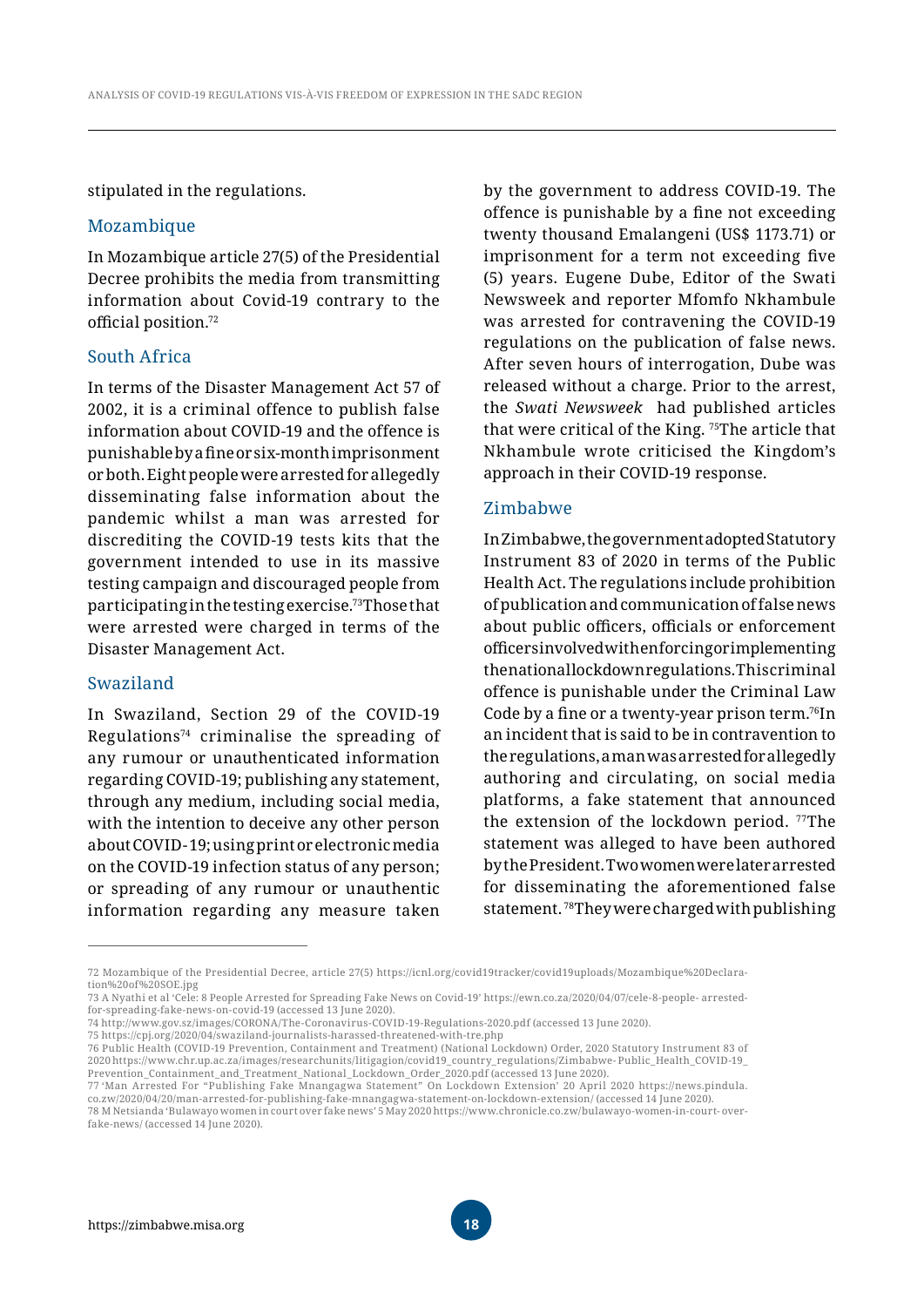or communicating false statements prejudicial to the State as defined in section 31 (a) (i) of the Criminal Law (Codification and Reform) Act.

#### Zambia

In Zambia publication of false news is an offence that is punishable under the section 67 of the Penal Code. The Zambia Information and Communications Technology Authority (ZICTA) warned the public to refrain from circulating false and unverified information that cause fear and public alarm about COVID-19 using ICT platforms.

#### Madagascar

In Madagascar, although the regulations could not be established, in Madagascar there were arrests for publication of false information. Arphine Helisoa, a journalist and publishing director of the newspaper *Ny Valosoa*, was arrested for spreading fake news and inciting hatred towards President. Arphine Helisoa published a post that was critical of the government's response to COVID-19. The post questioned the use of excessive force in enforcing the government regulations and the rationale behind opening markets without putting in place any protective measures.79

### Analysis of the disinformation regulations

The above-mentioned regulations have been pronounced as a heavy-handed approach to combating disinformation during the coronavirus pandemic. The regulations have also been criticised for their vagueness. The vagueness of a law awards the executive

with unfettered discretion, permitting them to infringe on human rights using such laws. 80In Zimbabwe, Section 31 of the Criminal Law Code, which was referenced to in Section 14 of SI 83 of 2020 (Covid 19 regulations) criminalise the publication or communication of false statements that are prejudicial to the state. It prohibits publication or communication of statements, which are wholly or materially false. Among the prohibited statements are those that have adverse effects the economic interests of Zimbabwe.81The Criminal Code does not define what constitutes 'economic interests' of the state. It is not stated which economic interests fall within the ambit of this provision. As far as what constitutes illegality is concerned, it is difficult to tell whether one is acting within the confines of the law or has encroached into the realm of activities that warrant arrest. The same applies to the other grounds that warrant arrest. It is not clear what is being regulated as nothing is explicitly stated in definite terms. Essentially, the law does not enumerate what is required and what is prohibited. The prosecuting authorities exercise their discretion in determining the types of conduct that are punishable.

In Eswatini, the requirement to obtain permission from the minister of health under the COVID- 19 regulations, before using print or electronic media for information on COVID-19 is also not clear and difficult to imagine its enforceability. Such a requirement is difficult to justify and could potentially result in the prohibition of legitimate speech which is a violation of media freedom and could limit meaningful dialogue and public debate on COVID-19. There cannot be freedom of expression

<sup>79 &#</sup>x27;Madagascar: Journalist Held in Pre-Trial Detention as Authorities use Covid-19 Context to Intimidate Journalists' 9 April 2020 https://www.amnesty.org/en/documents/afr35/2117/2020/en/ (accessed 14 June 2020).

<sup>80</sup> D Kaye n 2, para 14. Courts have also condemned vague laws. See: Big Brother Watch and Others v. the United Kingdom, application No. 58170/13, No. 62322/14 and No. 24960/15, and OOO Flavus and four other applications v. Russia, application No. 12468/15, No. 20159/15, No. 23489/15, No. 19074/16 and No. 61919/16.

<sup>81</sup> Zimbabwe Criminal Law (Codification and Reform) Act [Chapter 9:23], section 31.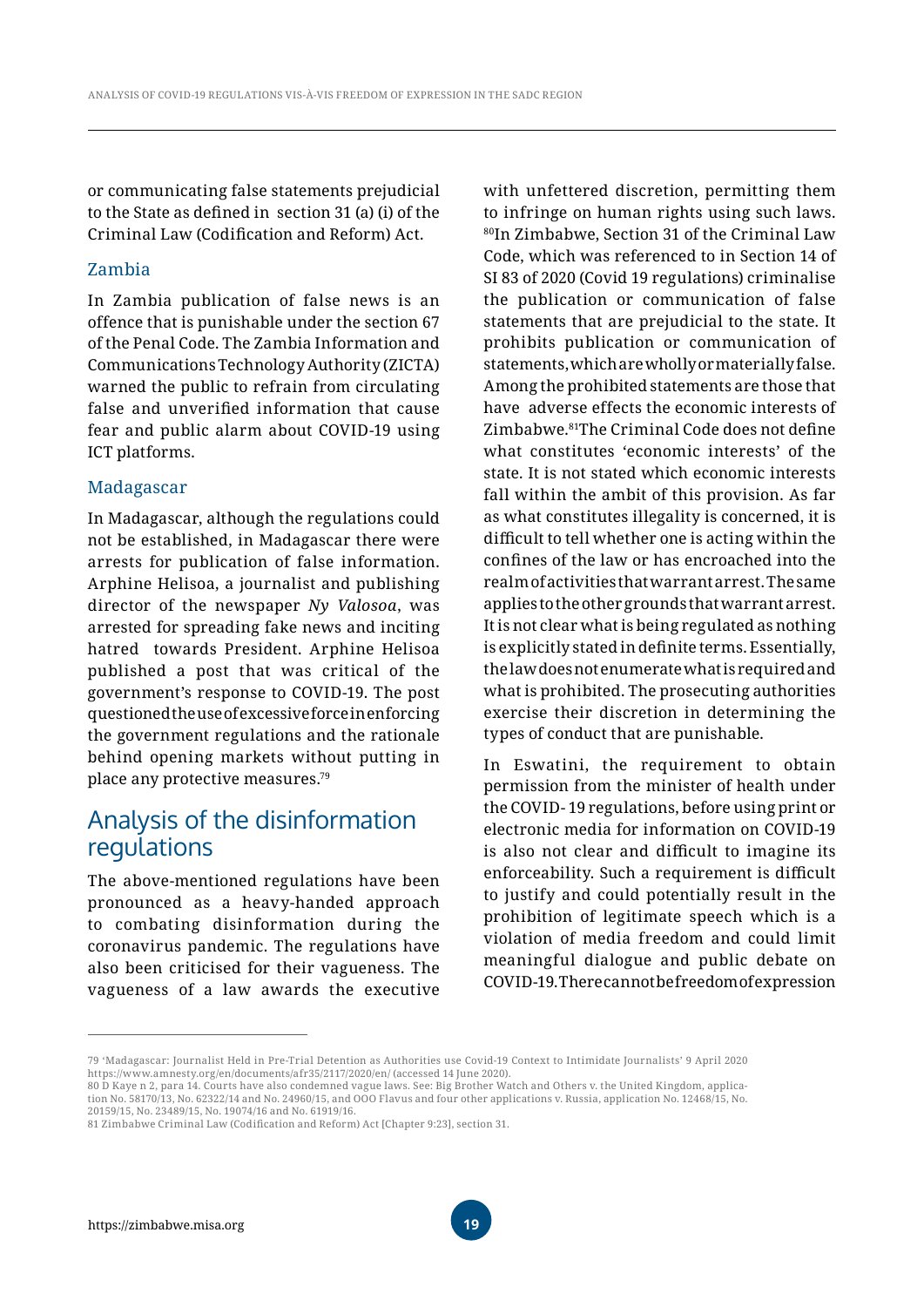if public debate or dialogue on matters on public concern is stifled.

Also, regarding the enforceability of the disinformation regulations, for all the countries that have been identified, there is no indication that the law enforcement departments were trained to handle disinformation cases. This lack of training could result in unfair and unjustified arrests because of the failure by the police to comprehend the determinants of disinformation. 82Also, it will be cumbersome to prove or defend elements such as the 'intension to deceive, rumours and opinions.'83There are instances where intention to deceive or to cause harm could not have been foreseen. Such vaguely couched laws that restrict of freedom of expression are incompatible with international standards that regulate restrictions on freedom of expression84 and can be misused in emergency situations to justify criminal defamation which intimidates people from speaking out especially journalists and other media practitioners. Provisions of such laws should be articulated with clarity.

The regulations seem to be spirited in muzzling alternative sources of information and social media promoting officialdom of news and information only from government departments and mainstream media. The regulation requires publication or dissemination information that has been authenticated and based on information from official sources. The COVID-19 pandemic is a new disease that everyone including health experts is grappling with. Consequently, there are still grey areas regarding this disease and to expect all information to be authenticated information is impossible. Thus, while restrictions are necessary as part of crisis management, it is important to note that the restrictions should not be excessively criminalised and leave room investigate and explore this COVID-19 phenomenon.

The over-criminalisation can potentially suppress dissemination of objective speech. While the main motive is to protect public health, approaches to control disinformation should be based on international human rights standards.85Over-criminalisation falls beyond the scope of what is necessary, reasonable and proportionate as decreed by international standards. In addition, the penalties are severe (up to 20 years in Zimbabwe). There is a possibility of being prosecuted even if reasonable steps had been taken to verify information if it turns out that the information is false.86Consequently, the over-criminalisation and harsh penalties could result in self-censorship. Self-censorship will disadvantage the public who are in need of information that could help them comprehend the global crisis as it unfolds.<sup>87</sup>

In Zimbabwe, while the 'presumptive purpose' of the regulation is to curb false information, what is actually prohibited is the "publication or communication of false news about any public officer, official or enforcement officer involved with enforcing or implementing the national

<sup>82</sup> TF Hodgson et al 'Southern Africa has cracked down on fake news, but may have gone too far' https://mg.co.za/ article/2020-04-05-southern-africa-has-cracked-down-on-fake-news-but-may-have-gone-too-far/

<sup>83</sup> TF Hodgson et al as above.

<sup>84</sup> Joint Declaration on Freedom of Expression and "Fake News", Disinformation and Propaganda adopted in Vienna, on 3 March 2017 https://www.osce.org/files/f/documents/6/8/302796.pdf

<sup>85</sup> https://www.accessnow.org/cms/assets/uploads/2020/04/Fighting-misinformation-and-defending-free-expression-during-COVID-19-recommendations-for-states-1.pdf

<sup>86</sup> TF Hodgson et al n 55 above.

<sup>87</sup> TF Hodgson et al 'Southern Africa has cracked down on fake news, but may have gone too far' https://mg.co.za/article/2020-04-05 southern-africa-has-cracked-down-on-fake-news-but-may-have-gone-too-far/ (accessed 14 June 2020).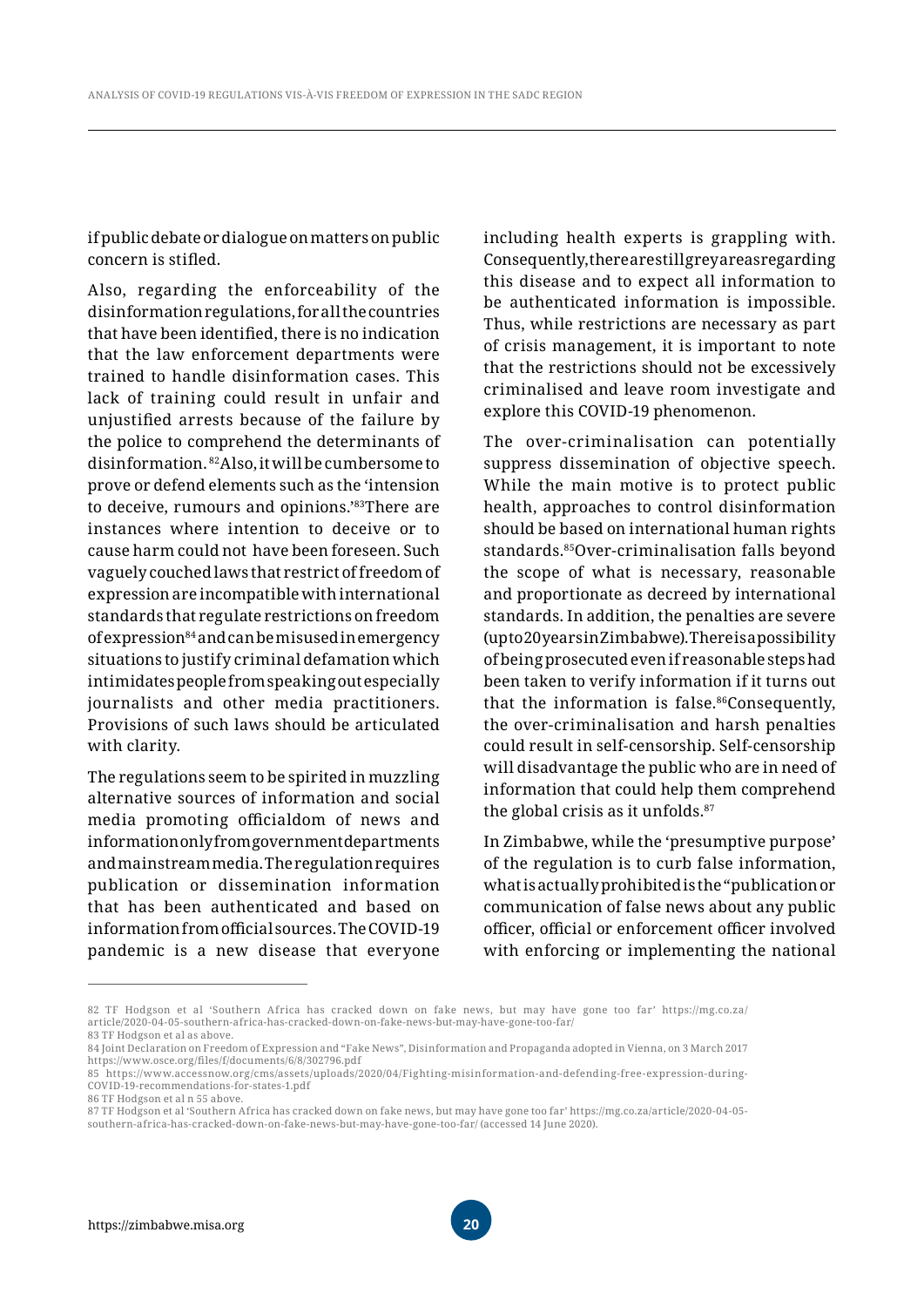lockdown in his or her capacity as such, or about any private individual that has the effect of prejudicing the state's enforcement of the national lockdown."88The provision is couched in the language of criminal defamation. Criminal defamation is disproportionately restrictive.

These COVID-19 regulations might derail the decriminalisation of defamation that had been achieved in some countries in Africa. Criminalising speech stifles dissent and compromises the enjoyment of freedom of expression.89 The Human Rights Committee cautioned against these excessive punitive measures<sup>90</sup> and this position was affirmed by the African Court on Human and Peoples' Rights.91 The Court held that such measures are incompatible with international human rights law and standards and therefore violate freedom of speech. Through Declaration, the African Commission calls on states to review all criminal restrictions of content to ensure that they are justifiable and compatible with international human rights law and standards and repeal laws that criminalise sedition, insult and publication of false news.92

The arrests in Eswatini were not necessary and proportionate in that the police were abusing the COVID-19 regulations to clamp down on the media for merely reporting on the state's preparedness and response to the COVID-19 pandemic. Such actions by law enforcement agents deny the media an opportunity to facilitate debate and to provide the public space to scrutinize various government interventions and responses to the COVID-19. Such open debate is necessary for transparency and accountability. The seizure of the journalists' equipment and work documents in Eswatini is also not necessary as it is likely to force journalists to practice self-censorship. In addition, the identification of those who generate and disseminate disinformation could potentially result in disproportionate online surveillance which could infringe on the right to privacy online and possibly stifle online prodemocracy activism.93

The COVID-19 pandemic has "provided governments with a new excuse to wield laws criminalizing the spread of "fake news," "misinformation," or "false information" and offered a reason to implement new ones."94TF Hodgson et al argue that although the right to freedom of expression can be limited, these regulations that criminalise publication of false news are "strictly necessary to ensure the protection of public health or proportionate".95 The aim of protecting public health can still be achieved with less punitive or less restrictive measures, instead of the criminalisation that gives latitude to the governments to determine the standard of truth, which could be subjective and journalists, whistle-blowers or any other

<sup>88</sup> Public Health (COVID-19 Prevention, Containment and Treatment) (National Lockdown) Order, 2020 Statutory Instrument 83 of 2020 https://www.chr.up.ac.za/images/researchunits/litigagion/covid19\_country\_regulations/Zimbabwe- Public\_Health\_COVID-19\_ Prevention\_Containment\_and\_Treatment\_National\_Lockdown\_Order\_2020.pdf (accessed 13 June 2020).

<sup>89 &#</sup>x27;Media Release: New South African regulation "criminalizing" fake news/disinformation about COVID-19' 20 March 2020 https://mediamonitoringafrica.org/2020/03/20/media-release-government-gazette-criminalizing-fake-news-disinformation- around-covid-19/ (accessed 14 June 2020).

<sup>90</sup>Human Rights Committee General Comment No. 34

<sup>91</sup> Konaté v Burkina Faso [Application 004/2013 (2013)]

<sup>92</sup> Declaration, principle 20.

<sup>93 &#</sup>x27;Spain: Concerns as Penal Code used to criminalise jokes and misinformation about coronavirus' 17 April 2020 https://www.

article19.org/resources/spain-penal-code-used-to-criminalise-jokes-and-misinformation-about-coronavirus/

<sup>94</sup> K Jacobsen 'Amid COVID-19, the prognosis for press freedom is dim. Here are 10 symptoms to track' https://cpj.org/reports/2020/06/ covid-19-here-are-10-press-freedom-symptoms-to-track/

<sup>95</sup> TF Hodgson et al n 55 above.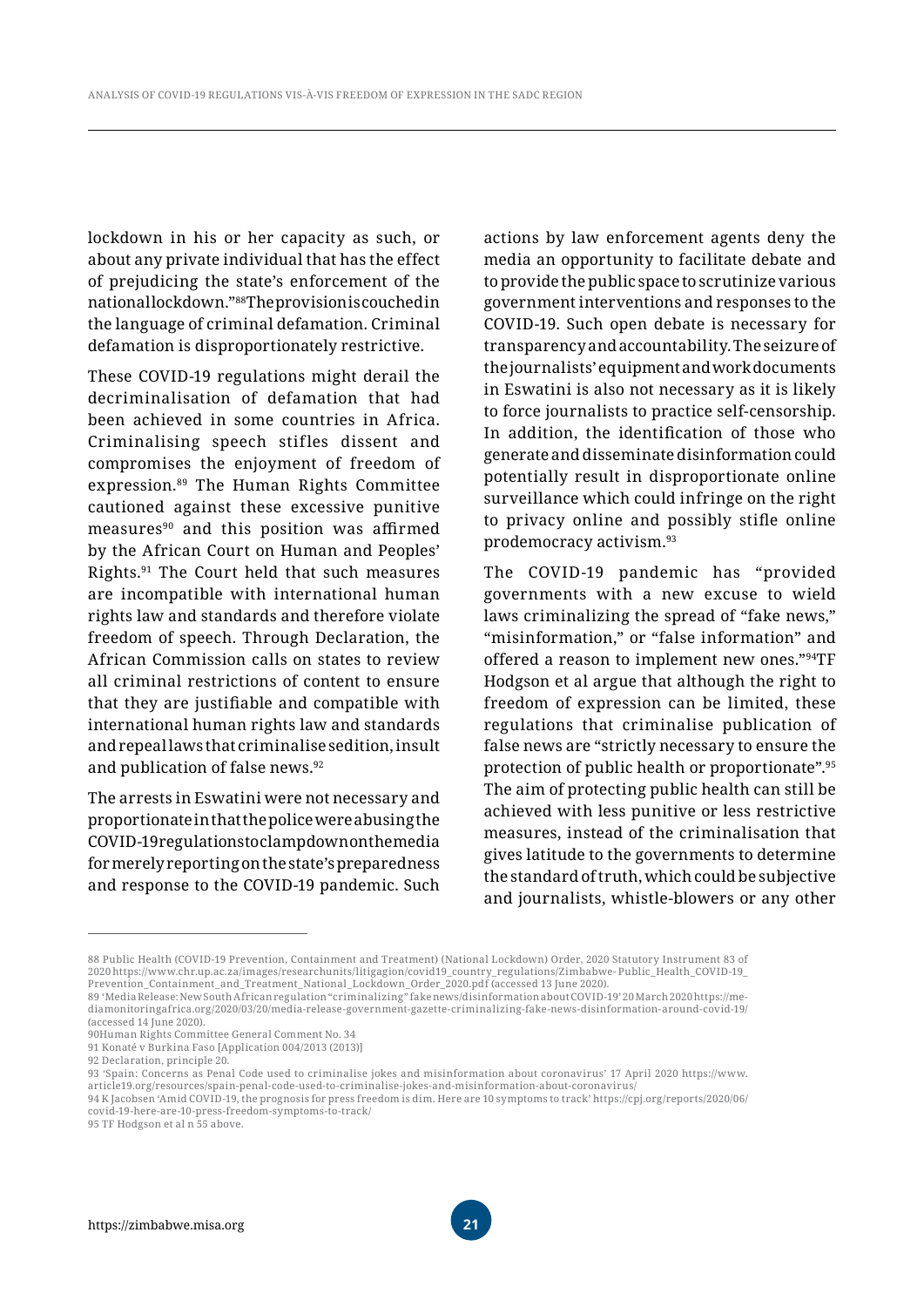persons who might desire to contribute to the COVID-19 public discourse. The criminalisation of disinformation is susceptible to abuse and tests the limits of free speech, which is unnecessary in a democratic society.96 When individuals enjoy the right of freedom of expression, they can criticise their governments and without fear of the harsh punishments if turns out that their criticism was not unjustified.

# Impact on freedom of expression

The adoption of state of emergency regulations that criminalise publication of false information is a smokescreen to control public information. These regulations also have the potential to silence dissenting voices. As previously stated, these measures are not just logistically impractical but also have profound impact on the work of journalists and the right of the public to access information. A profound immediate impact of all of these regulations that criminalise the sharing of false information are their potency to stifle free speech because journalists have to resort to self-censorship for fear of being persecuted due to the ambiguity of the regulations that govern false news. So, therefore, while on the surface the regulations are meant to regulate false news, the ramifications of such regulations go beyond that by limiting journalists from providing lifesaving information at a time when the need for such a service is crucial. Criminalising fake news is usually not a good thing in a democracy. These kinds of laws can be abused by state authorities

to punish critical reporting, particularly. The cases of Eswatini, Tanzania and Botswana are illustrative of how these laws can be abused or have the potential to be abused.

# The role of fact checkers and media monitoring services in countering disinformation

#### Real411

In South Africa, Media Monitoring Africa (MMA)97developed a digital platform to challenge and address disinformation in an open, transparent and accountable manner within the South African laws and constitutional principles."98The platform is referred to as Real411 and is guided by principles such as the recognition that speech is nuanced and includes journalistic, artistic or satirical expression or opinions; transparency and accountability.99Real411 also considers issues on hate speech, incitement, and harassment of journalists which together with disinformation are collectively referred to as 'digital offences'.100Using the digital complaints platform, the public can participate in curbing this scourge through submitting what they perceive as disinformation, in any one of the eleven official languages of South Africa, for consideration by a constituted Digital Complaints Committee (DCC).101

From March to end of May 2020, 387 complaints were received and 149 were confirmed as disinformation. These include COVID-19

98 https://www.real411.org (accessed 15 June 2020).

<sup>96</sup> C Bernardo 'Fake news' and COVID-19: How have we performed? 23 April 2020 https://www.news.uct.ac.za/article/-2020- 04-23-fakenews-and-covid-19-how-have-we-performed (accessed 15 June 2020).

<sup>97</sup> See https://mediamonitoringafrica.org Media Monitoring Africa (MMA) is a South African based media lobby organisation focusing on media freedom, democracy and access to information.

<sup>99</sup> https://www.real411.org. The initiative started during South Africa's 2019 national elections. MMA partnered with the Independent Electoral Commission (IEC) in curbing the spread of disinformation during elections based on the notion and acceptance that a threat to elections and democracy. The electorate can meaningfully exercise their right to vote if they have access to accurate information about the elections and the electoral process.

<sup>100</sup> https://www.real411.org/digital-offences (accessed 15 June 2020).

<sup>101</sup> https://www.real411.org/complaints-process. The working language of the DCC is English.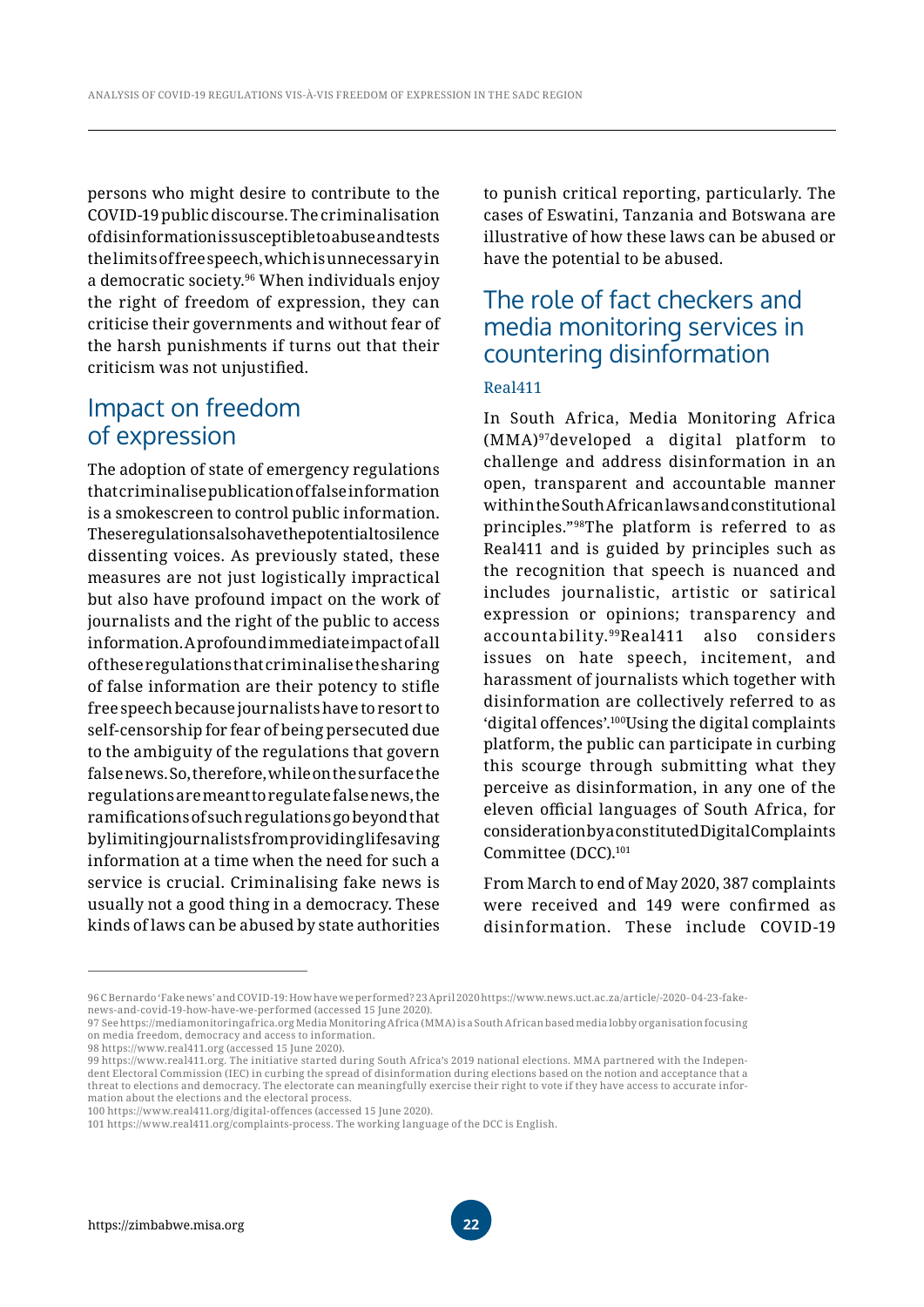related complaints about the conspiracy theories associated with the pandemic or its existence.102The outcomes include a referral to the Press Ombudsman, South African Police Service (SAPS), South African Human Rights Commission (SAHRC) and/or any other independent statutory body; publication of a counter-narrative; seeking assistance from relevant online platforms; instituting a case with the Equality Court or any other appropriate court or tribunal. Sometimes it can be decided that no action is required.103The outcomes of complaints are publicly accessible, complainants are notified accordingly and where necessary, decisions can be appealed with the Appeals Committee.

In this initiative, MMA works in collaboration with the Department of Communications & Digital Technologies, the Government Communication & Information System, and the CovidComms volunteer communication network. The initiative also contributes to the work of a special Ministerial Task Team established by the Department of Communications & Digital Technologies, which has in it, representatives from Independent Communications Authority of South Africa (ICASA), ZA Domain Name Authority (.ZADNA), Film & Publications Board, mobile phone companies and other major players in the ICT sector including platform owners.104This endorsement of the Real411 initiative by the government of South Africa is an indication of strengthened public-private partnership in tackling the disinformation scourge. 105This partnership, although rare, is significant because it serves as an oversight mechanism and counterbalance to the criminalisation stance on disinformation that the government took under the State of Disaster regulations.106



Image adopted from Daily Maverick.107

A similar initiative has been developed and launched in Malawi with the assistance of MMA.108

#### **Africa Check**

Africa Check is also another distinguished initiative whose work is on fact-checking<sup>109</sup> and promotes accuracy in the media and

<sup>102</sup> W Bird & T Smith 'Disinformation during Covid-19: Weekly Trends from Real411 in South Africa' 8 June 2020 https://www.dailymaverick.co.za/article/2020-06-08-disinformation-during-covid-19-weekly-trends-from-real411-in-south- africa/#gsc.tab=0 (accessed 15 June 2020).

<sup>103</sup> https://www.real411.org/complaints-process (accessed 15 June 2020).

<sup>104</sup> Government monitors and responds to misinformation and fake news during Coronavirus Covid-19 lockdown 15 April 2020 https:// www.gov.za/speeches/government-monitors-and-responds-misinformation-and-fake-news-during-coronavirus-covid-19

<sup>105</sup> https://blog.real411.org.za/2020/04/17/media-release-government-partners-with-mma-to-curb-fake-information-during-covid-19/

<sup>106</sup> C Bernardo n 69 above

<sup>107</sup> https://www.dailymaverick.co.za/article/2020-06-08-disinformation-during-covid-19-weekly-trends-from-real411-in-south- africa/#gsc.tab=0

<sup>108 &#</sup>x27;Misa Malawi Launches Digital Platform to Fight Disinformation' 18 June 2020 https://malawi.misa.org/2020/06/18/ misa- malawi-launches-digital-platform-to-fight-disinformation/

<sup>109</sup> Fact-checking (in the context of information disorder) is the process of determining the truthfulness and accuracy of official, published information such as politicians' statements and news reports. Fact-checking emerged in the U.S. in the 1990s, as a way of authenticating claims made in political ads airing on television. There are now around 150 fact-checking organizations in the world, and many now also debunk misinformation and disinformation from unofficial sources circulating online.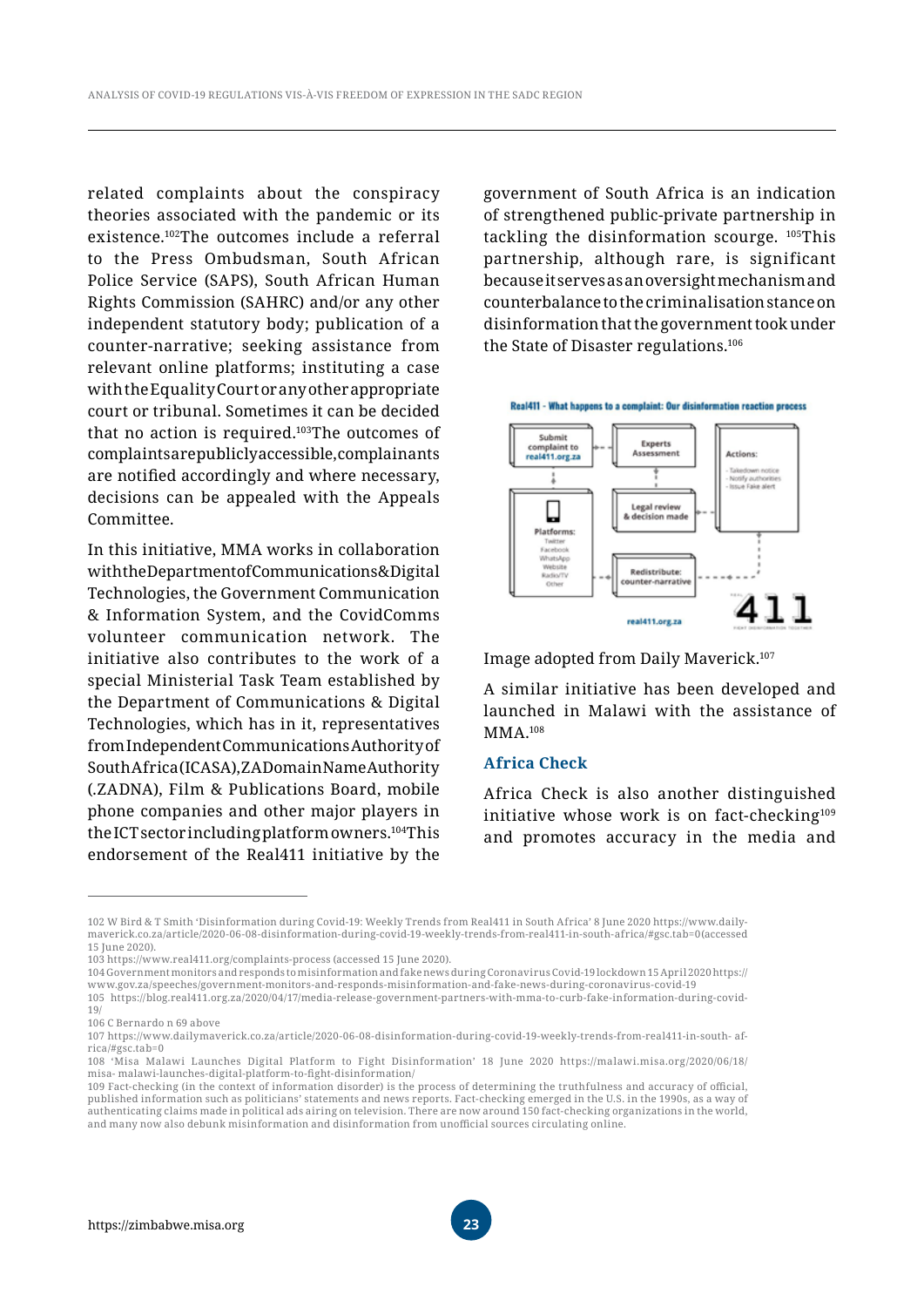public debate in Africa.<sup>110</sup>It operates in several countries including South Africa. It is guided by principles such as transparency of sources, fairness, openness and honesty. One of the stories that was researched and fact-checked by Africa check is that of claims by the Executive Mayor of the City of Ekurhuleni, Mzwandile Masina that Interferon alpha-2b is a vaccine for COVID-19. Africa Check's verdict was that "Interferon alpha- 2b has been used to treat some earlier strains of coronavirus, but it's not a vaccine that would prevent people from getting COVID-19." <sup>111</sup>Their research also confirmed that alcohol weakens the immune system and a ban could help South African fight COVID-19 infection.<sup>112</sup>

#### **ZimFact**

ZimFact is a Zimbabwean fact-checking organisation whose aim is to ensure that the "general public can receive verified news information and real facts in the wake of a rise in propaganda and misinformation"113ZimFact publishes 'fact reports" with claims, stories and information that have been fact-checked for accuracy.114One of the reports dismissed the claim that inhaling steam can treat or cure COVID-19.115Fact checking and verification service initiatives do not necessarily stop the publication of false information but contribute to confirming the facts and dispelling falsehoods. They reduce the proliferation of falsehoods and raise awareness on misinformation and disinformation.

#### **World Health Organisation (WHO)**

The WHO monitors trends in misinformation and disinformation. It communicates extensively and provides regular COVID-19 updates on social media platforms. The upto-date information and advice on COVID-19 provides reliable information to counter the infodemic'. 116Also, WHO's partnership with Facebook, Pinterest, Twitter, Tencent and TikTok is aimed at eliminating misinformation and disinformation by providing accurate information to the public.<sup>117</sup>This commendable approach increases chances of many people accessing accurate information while on different social media platforms even if they are not on the WHO website.<sup>118</sup>

### The role of fact checkers and media monitoring services in countering disinformation

It is imperative to counter disinformation with credible information that is proactively disclosed in a rights-respecting manner, timeously, clearly and accurately. COVID-19 information must articulate the nature and extent of the pandemic in the country. It must also include general information about the virus, provision of health services and challenges in the health delivery system. In addition, the government's response to the pandemic should be clearly articulated and made available and accessible to everyone. For example, COVID-19 information should be disseminated in African indigenous

113 https://zimfact.org/about-us/ (accessed 15 June 2020).

<sup>110</sup> https://africacheck.org

<sup>111</sup> https://africacheck.org/reports/south-african-mayor-incorrect-that-interferon-alpha-2b-a-covid-19-vaccine/ (accessed 15 June 2020).

<sup>112</sup> More than an inconvenience: Alcohol ban could help South Africans fight Covid-19 infection https://africacheck.org/reports/morethan-an-inconvenience-alcohol-ban-could-help-south-africans-fight-covid-19-infection/ (accessed 15 June 2020).

<sup>114</sup> https://zimfact.org/category/fact-reports/ (accessed 15 June 2020).

<sup>115</sup> WP Dunlop 'No, inhaling steam will not treat or cure novel coronavirus infection' 31 March 2020 https://zimfact.org/ no- inhaling-steam-will-not-treat-or-cure-novel-coronavirus-infection/

<sup>116</sup> World Health Organisation https://www.who.int/emergencies/diseases/novel-coronavirus-2019/events-as-they-happe

<sup>117</sup> D. Brindha et al n 34 589

<sup>118</sup> D. Brindha as above 589.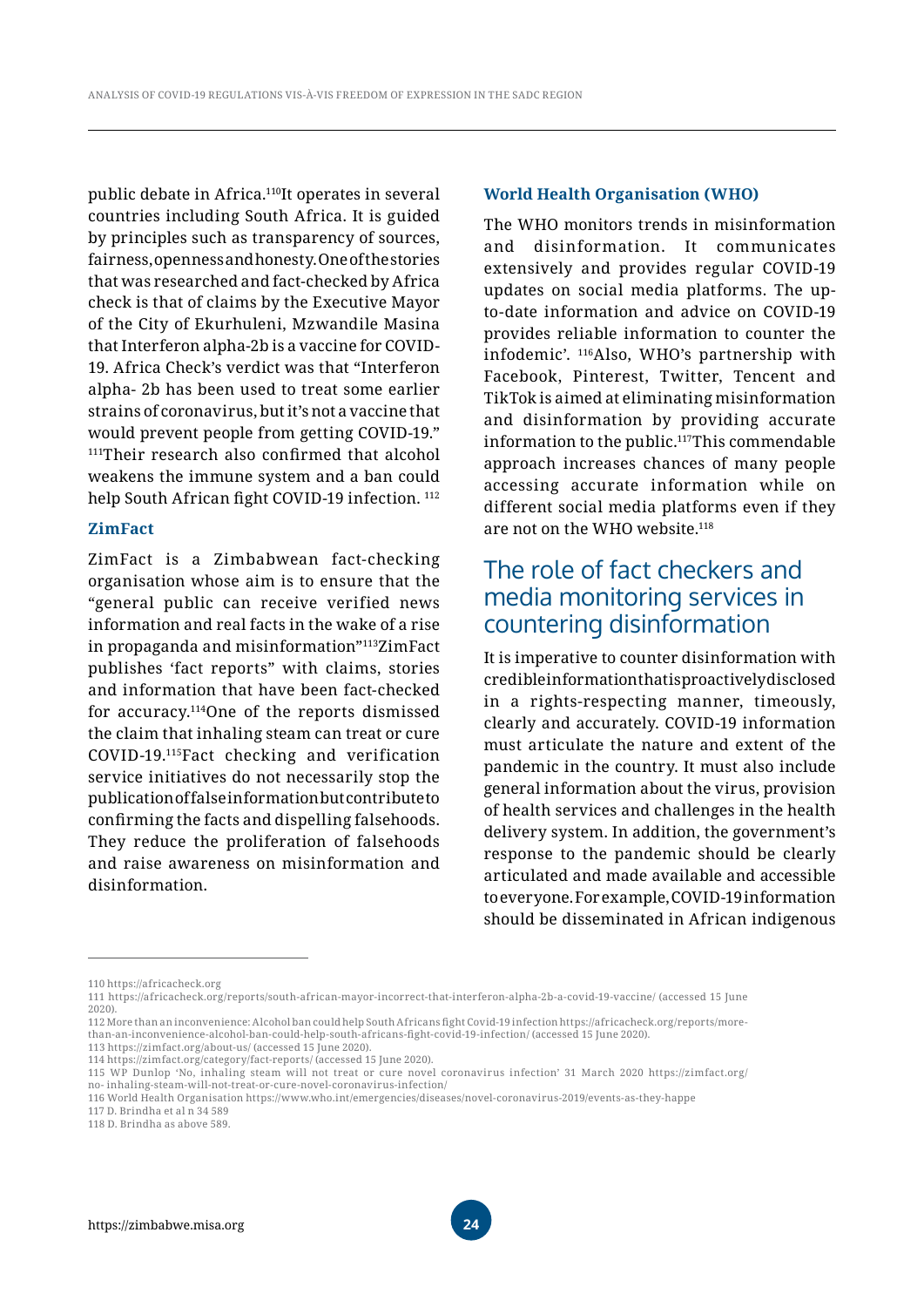languages that are understood by marginalized populations considering that a majority of information is still being disseminated in the socalled official languages of English and French that are a legacy of colonialization. In addition, televised communication should include sign language interpretation. Concerning children, age appropriate information should be produced and disseminated to assist the minunderstanding the crisis and ways of protecting themselves.

The COVID-19 disaster has validated the necessity for access to credible information that facilitates public dialogue and public participation.119In public emergences, states have additional obligations to ensure that information is publicly available as it is the right of the people to be informed so that they understand the health risks that they are facing and to enable public participation in response processes and efforts. 120 This position has been emphasised by the African Commission in a press statement wherein it noted that

"In times of public health emergencies, members of the public have the right to receive factual, regular, intelligible and science-based information on the threat COVID-19 poses to their health, the role and impact of the measures adopted for preventing and containing the virus, the precautionary measures that members of the public should take, and on the scale of the spread." 121

The Declaration of Principles on Freedom of Expression and Access to Information in Africa identifies relevant principles that reinforce proactive disclosure of information held by public bodies and relevant private bodies, as a basic principle in the access to information ecosystem.122With COVID-19 spreading rapidly across the SADC region, "there has never been a greater need for

accurate news and information to help people stay informed and safe. Yet, the authorities across the region are targeting journalists and media houses for their critical reporting on the pandemic, which is weakening this vital information flow".123In the absence of credible information, "there is a high probability that the credible information void will be filled with false information, hence the need for authorities and relevant stakeholders to adopt robust communication strategies underpinned by the principle of proactive disclosure".124

Proactive disclosure means that those with the information that is relevant to the COVID-19 circumstance such as records should release without prompting. The lack of proactive disclosure of information, can be attributed to a culture of secrecy which is also manifest in some governments' response to COVID-19. Proactive disclosure of credible information minimises the chances of confusing the public with conflicting messages. South Africa proactively discloses COVID-19 information

<sup>119</sup> 'Cross-Regional Statement on "Infodemic" in the Context of COVID-19' https://unny.mission.gov.au/files/unny/120620%20Cross-Regional%20Statement%20on%20Infodemic%20in%20the%20Context%20of%20COVID-19.pdf (accessed 22 June 2020).

<sup>120</sup> I Fevola & D Banisar 'Ensuring the Public's Right to Know in the COVID-19 Pandemic' (2020) Article 19 5

<sup>121</sup> African Commission on Human and Peoples' Rights, Press Statement on human rights based effective response to the novel COVID-19 virus in Africa, 24 March 2020, https://www.achpr.org/pressrelease/detail?id=483 (accessed 22 June 2020).

<sup>122</sup> Declaration of Principles on Freedom of Expression and Access to Information in Africa

<sup>123</sup> D Muchena n 21 above. See also https://en.unesco.org/sites/default/files/disinfodemic\_deciphering\_covid19\_disinformation.pdf 124 H Dube 'COVID-19 and the access to information conundrum in Africa' 10 April, 2020 https://africlaw.com/2020/04/10/covid-19 and-the-access-to-information-conundrum-in-africa/#more-1687 (accessed 22 June 2020).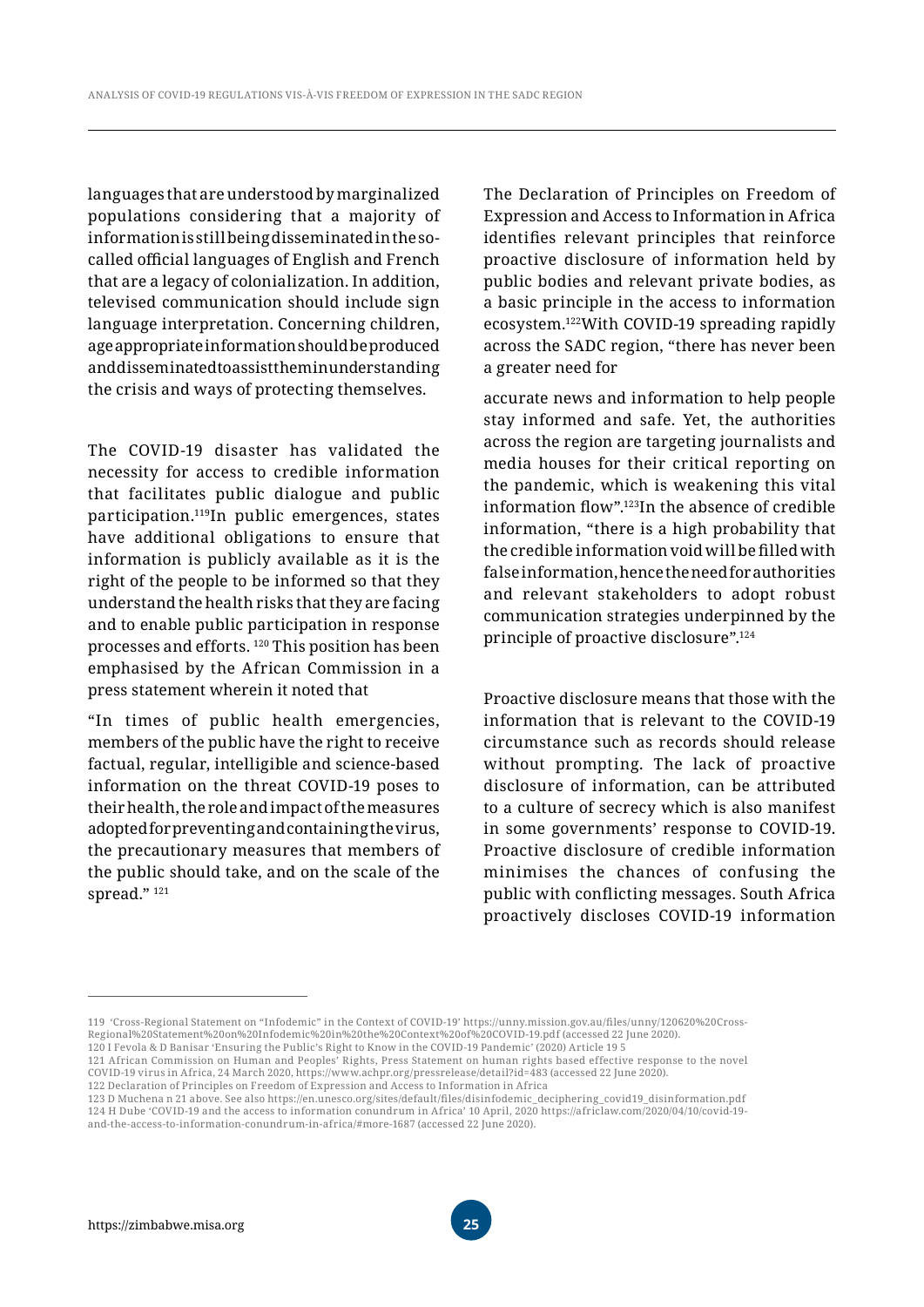through a zero-rated comprehensive resource portal.125In addition, the Department of Health uses an automated WhatsApp support service to disseminate information about the testing, symptoms prevention and other relevant COVID-19 related information and dismissing false information about COVID-19.126

Instead of focusing a lot on criminal sanctions, governments could concentrate on promoting lifesaving narratives and countering disinformation. 127Most countries across Africa have entered into partnerships with Facebook to counter the fake social media campaign and messages on Facebook and WhatsApp platforms.128Coronavirus information centres are created on Facebook and appear at the top of the newsfeed and serve as a central point for accessing timely and credible information on COVID-19. In Southern Africa, South Africa and Seychelles and part of the initiative and this contributes to access to credible information.

While SADC countries grapple with the SADC region COVID-19 pandemic, the faults and gaps on the access to information ecosystem have been exposed. Most of them still do not have laws that facilitate access to information. Where the laws exist, there is lack of or inadequate implementation. The existing challenges hamper the exercise and enjoyment of the right of access to information, which has been pronounced as essential to the right to health. For example, only 39% of Africa's 1, 3 billion population is connected to the internet.129Other challenges associated with access to internet include the exorbitant cost of data in most African countries; social media taxes that reduce the number of social media users; digital and media illiteracy; absence of infrastructure that supports internet connectivity; the high cost of assistive devices for persons with disabilities; violence against women online and electricity problems in most parts of Africa. As a result of these challenges, even the requirement of fact-checking to curb the spread of disinformation becomes impractical. For the digitally unconnected world mostly rural communities, there is a high probability of relying on unverified information.

#### **Whistle-blower protection**

Whistle-blower protection is an essential element of freedom of expression. In a crisis like the COVID-19 pandemic, whistle-blowers expose the capacity of the healthcare delivery system and the wrong doing associated with the government's responses to the crisis. The response to coronavirus including mitigation and containment measures require more financial injection. Because of this, governments, international organisations, NGOs and companies have been releasing funds for managing the health crisis. The response mechanisms are conceptualised and implemented in emergency mode and it is in

<sup>125</sup> South African repository https://coronavirus.datafree.co/ (accessed 22 June 2020).

<sup>126</sup> African governments, Facebook and Twitter are fighting to dispel misinformation on coronavirus https://qz.com/africa/1820712/ coronavirus-in-africa-facebook-twitter-fight-misinformation/ (accessed 22 June 2020).

<sup>127</sup> In the UK, for example, the government established a rapid response unit under its Department for Digital, Culture, Media and Sport to address misinformation and disinformation. Working with other departments such as the Department of Health and Social Care, it tackles falsehoods and rumours which could cost lives and ensures that the public consumes accurate medical advice. While rebutting false medical advice through relevant departments, the anti-fake news agency also supports and promotes health campaigns that are based on reliable sources. This approach guarantees the proactive disclosure of accurate information that is relevant about the pandemic or government's responses to the pandemic, at the same time it dispels the falsehoods. The Canadian initiative is also worth emulating and reduces the spread of misinformation. A video game app was developed to teach people how to identify falsehoods. See K Proctor 'UK anti-fake news unit dealing with up to 10 false coronavirus articles a day' 30 March 2020 https://www. theguardian.com/world/2020/mar/30/uk-anti-fake-news-unit- coronavirus?utm\_term=RWRpdG9yaWFsX01lZGlhQnJpZWZpbmctMjAwMzMx&utm\_source=esp&utm\_medium=Email&CM P=media\_email&utm\_campaign=MediaBriefing. See also https://mediasmarts. ca/break-fake (accessed 22 June 2020).

<sup>128</sup> G Msowoya 'ICTAM partners Facebook in ending fake news on COVID-19' 29 April 2020 https://www.manaonline.gov.mw/index. php/component/k2/item/13970-ictam-partners-facebook-in-ending-fake-news-on-covid- 19 (accessed 22 June 2020).

<sup>129</sup> For internet connectivity statistics see: https://www.internetworldstats.com/stats1.htm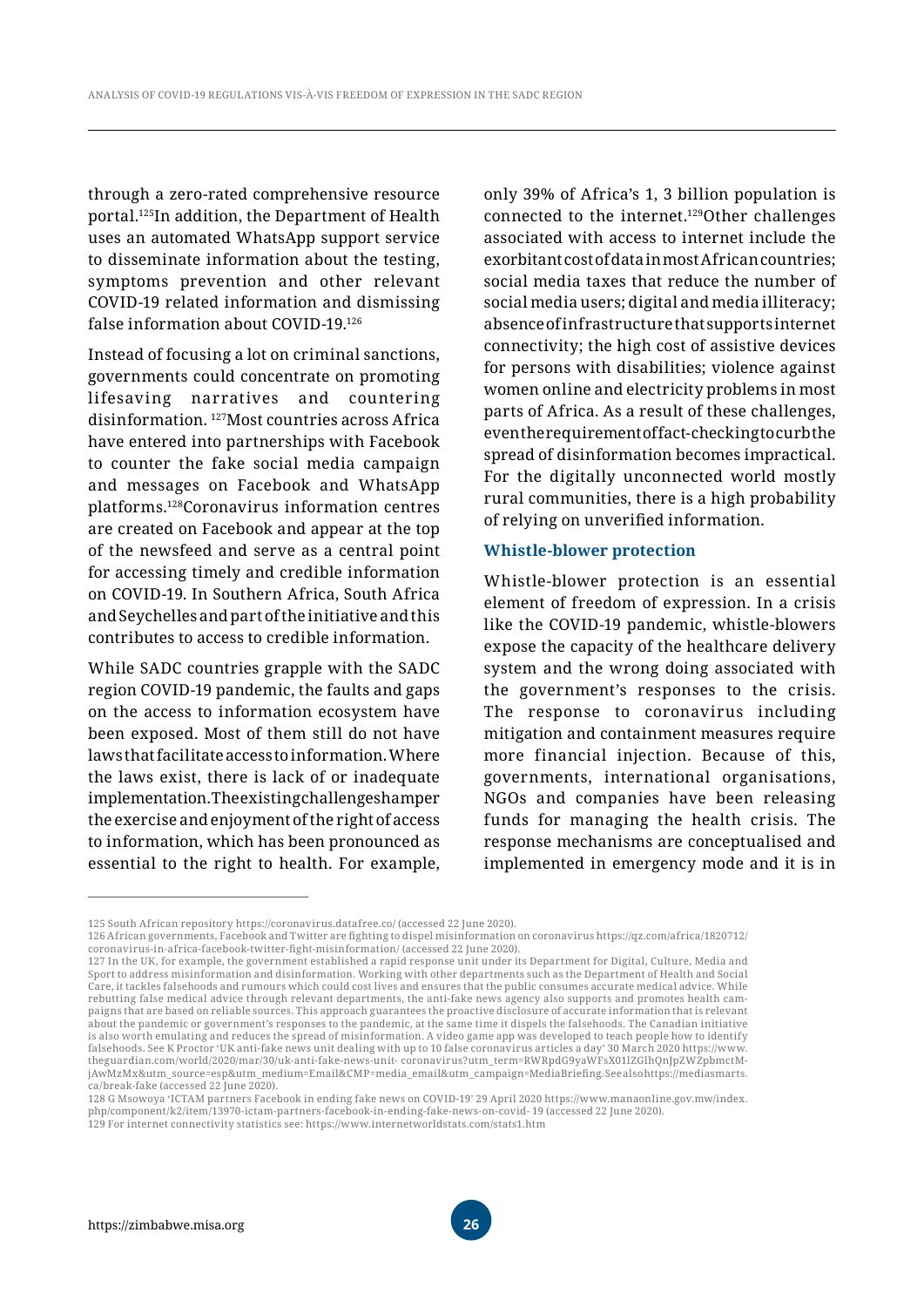managing the crisis that transparency and accountability measures may be compromised deliberately or inadvertently and corruption or wrongdoing can go unchecked as the decisions are made in the absence of any scrutiny or checks and balance.

It is in such a context that Whistle-blowers are valued as they often detect such delinquencies. <sup>130</sup>Corruption tendencies have been reported in Zimbabwe and a minister of health was arrested for alleged procedural misconduct in the procurement of health equipment that will be used as part of the response to the pandemic. 131Whistle-bower protection enables those that are in a position to expose wrongdoing such as journalists, healthcare workers or government personnel to do so without fear. The Declaration of Principles on Freedom of Expression and Access to Information in Africa enshrines a principle of protecting disclosures in the public interest.132It places an obligation on states to adopt laws to establish protected disclosure regimes so that,

No person shall be subject to civil, criminal, administrative or employment- related or other sanctions or harm, for releasing information on wrongdoing or which discloses a serious threat to health, safety or the environment, or whose disclosure is in the public interest, in the honest belief that such information is substantially true. 133

Whilst there is an indication of commitments to protect whistle-blowers globally<sup>134</sup>, in the SADC region, there is a legal vacuum with regards to whistle-bower protection. In cases where criminal sanctions have been adopted against publication and communication of false statements/news, there should be robust whistle blower protection. In the SADC region, none of the laws on access to information promote proactive disclosure of information held by public bodies. In such a context, combined with anti-false news legislation, statements by whistle-blowers could be easily construed as false information. The overemphasis of publication of false news and statements that denounce whistle-blowers creates a situation where whistle-blowers do not feel safe, and this ultimately could silence those who wish to report wrongdoing in the interest of the public. It will be prudent to even establish some safeguards to protect whistle blowers like establishing an ombudsman during the pandemic and beyond. This will enable citizens or the public to hold officials accountable during the pandemic. Whistle-blower protection is central to freedom of expression and the promotion of transparency and accountability and supressing whistleblowers negatively impacts on the right to freedom of expression and raises pertinent questions about the government's commitment to saving the lives of the people through containment of the deadly pandemic.

<sup>130 &#</sup>x27;COVID-19 is a chilling reminder of why the world needs to protect whistleblowers' https://oecdonthelevel.com/2020/05/18/covid-19-is-a-chilling-reminder-of-why-the-world-needs-to-protect-whistleblowers/ (accessed 15 June 2020).

<sup>131 &#</sup>x27;Zimbabwe's health minister nabbed over graft charges' 20 June 2020 https://www.aa.com.tr/en/africa/zimbabwe-s-health- minister-nabbed-over-graft-charges/1884124 (accessed 22 June 2020).

<sup>132</sup> Declaration, principle 35.

<sup>133</sup> Declaration, principle 35 (1)

<sup>134</sup> G20 High-Level Principles for the Effective Protection of Whistle-blowers https://www.bmjv.de/SharedDocs/Downloads/EN/G20/ G20\_2019\_High-Level- Principles\_Whistleblowers.pdf? blob=publicationFile&v=1 (accessed 15 June 2020).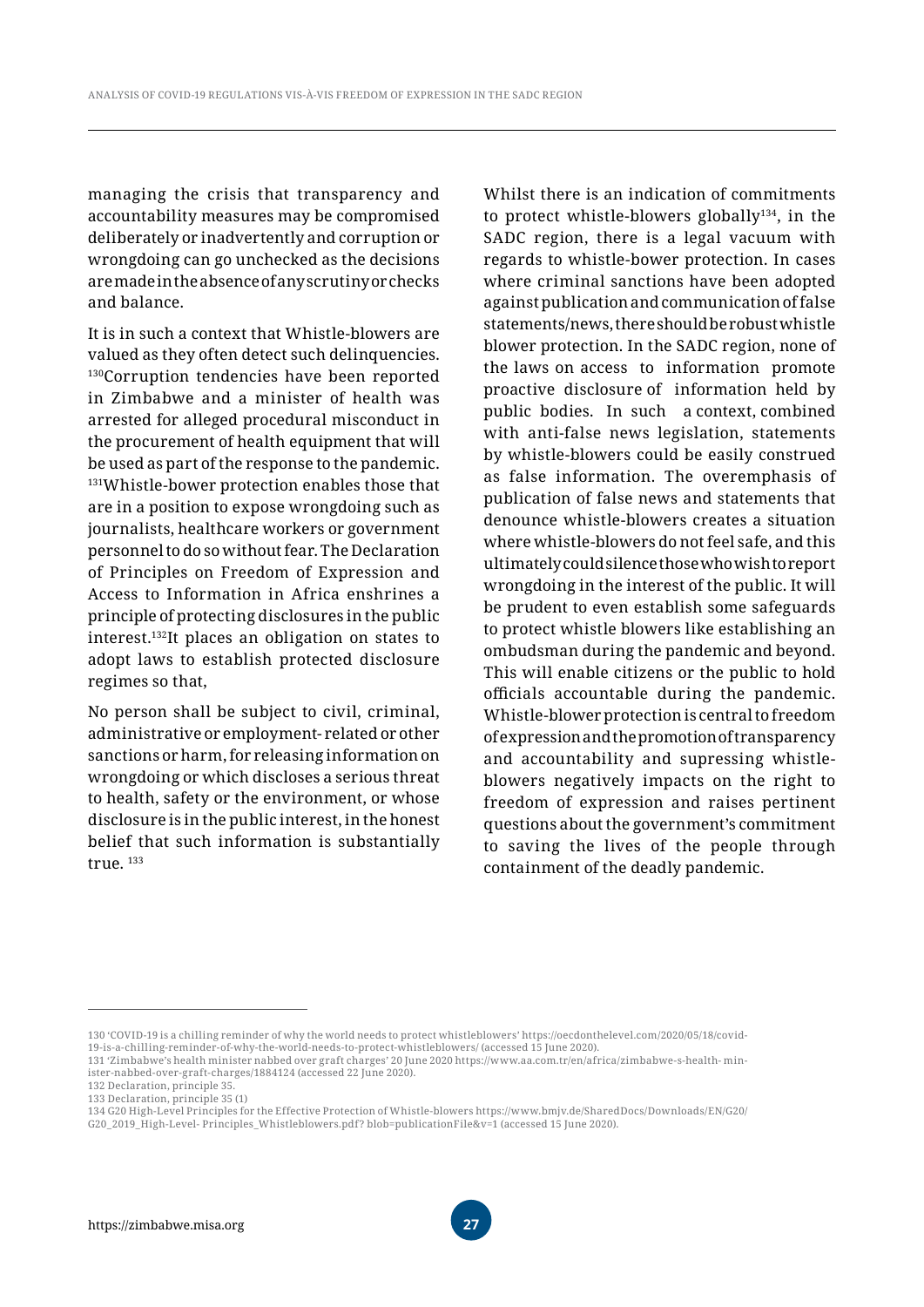# Media and information literacy

Navigating the infodemic is complex when one does not have the requisite skills.135Media and information literacy is an essential skill when faced with the infodemic of this magnitude that has been witnessed during the COVID-19 pandemic. Media and information literacy activates one's critical thinking skills and sets one in a position to meaningfully engage with the information that they receive including verifying suspicious news and to detect false information.136Due to increased use of digital technologies and internet connectivity, information that may cause unnecessary confusion and panic can be easily disseminated on social media very fast from an individual to various parts of the world. As a result, there is need to use social media responsibly to share or disseminate reliable information that creates awareness on the pandemic and eliminates unnecessary confusion or panic. Media literacy is important in that it equips a person with sills that enables them to be sceptical and scrutinise the information that they receive before sharing  $it<sup>137</sup>$ 

### Recommendations

Freedom of expression and freedom of the media should always be prioritised. The media has a role in information dissemination, demanding transparency; holding the government accountable; scrutinize various government interventions and responses to the COVID-19 and identify gaps in government responses to COVID-19, reporting on the excesses of those entrusted with enforcing the government directives (security and law enforcement agencies); and facilitating debate on issues relevant to COVID-19

SADC member states should adopt measures in line with article 9 of the Africa Charter and the Declaration of Principles on Freedom of Expression and Access to Information in Africa. Alignment with these standards creates and sustains a favourable environment for the enjoyment of the right of access to information and freedom of expression. An environment where independent and professional media should be promoted in crisis circumstances. This can be enabled through, for example, transforming government-controlled broadcasters into public service broadcasters that are accountable to the public through the legislature or other mechanism for public accountability.138A public service media can serve as a reliable source of information at a time when false news is proliferating at an alarming rate.

The media must adhere to highest professional and ethical standards on COVID-19 without bias.139The media must disseminate factual, accurate and comprehensive information to the public timeously, while taking into account the needs of different groups in society. Credible and verified authoritative information should be given prominence. In this time of crisis, professional journalism is important for reliable information dissemination on the pandemic and

<sup>135</sup> Media and Information Literacy https://en.unesco.org/themes/media-and-information-literacy (accessed 22 June 2020). 136 Media and Information Literacy https://en.unesco.org/themes/media-and-information-literacy (accessed 22 June 2020).

<sup>137</sup> C Bernardo n 69 above.

<sup>138</sup> Declaration, principle 11.

<sup>139</sup> 'Coronavirus: ARTICLE 19 briefing on tackling misinformation' 6 March 2020

https://www.article19.org/resources/coronavirus-new-article-19-briefing-on-tackling-misinformation/ (accessed 10 June 2020).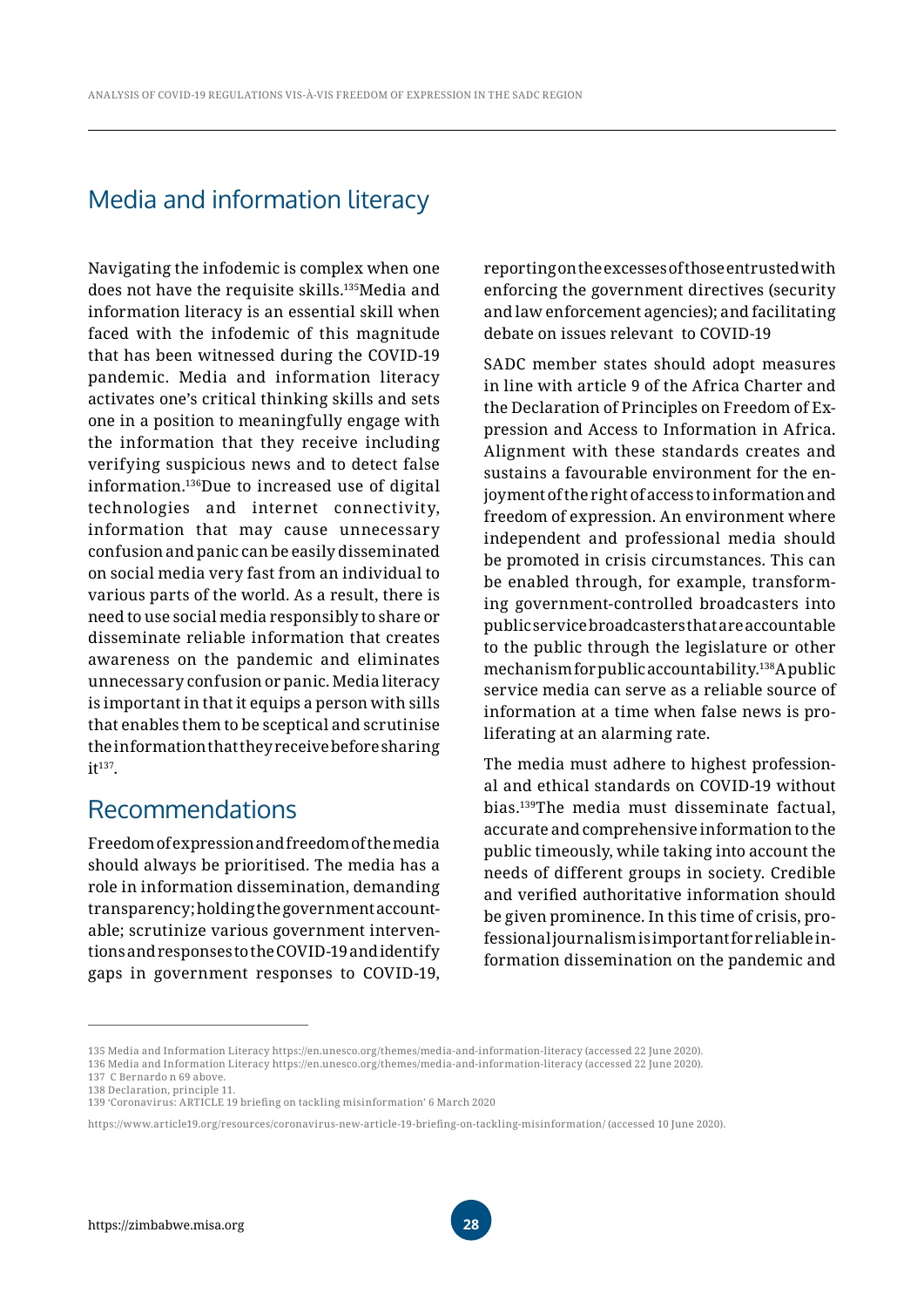the responses and to counter disinformation.140

In a time of crisis, the media play a crucial role and should be viewed as part of the solution not adversaries. As such, journalists and all other media practitioners should be granted access to information on COVID-19. Freedom of movement should be permitted for frontline media practitioners including access to decision makers, quarantine centres, healthcare centres and to health professionals and; emergency powers should not hinder the operations of the media but instead should promote media freedom.

The media should give ample airtime to health experts and government officials to articulate credible information to the public regarding the pandemic; the investigative role of the media should be protected and guaranteed; citizens should be encouraged to debate, scrutinize and critique government responses to the pandemic; and media scrutiny of the government's positions and decisions should not be misconstrued as disinformation neither should the crisis be used to supress, punish or restrict media operation. The adequacy of the measures by the government should be freely debated.

The fact that there is a public emergency is not enough justification to limit public debate because it upon this public debate that democracy thrives.Criminal restrictions of content should be justifiable and compatible with international human rights law and standards and repeal laws that criminalise sedition, insult and publication of false news. Going forward, such criminal sanctions should not be the norm.141 They should only remain in place to the extent that they are applicable to the crisis or emergency situation.

To address the scourge of disinformation, a multi-stakeholder approach should be adopted and supported by the government.142Such approaches increases chances of crafting appropriate and long-term responses but also enhance the understanding of disinformation and its impact in a crisis such as the COVID-19 pandemic.

The measures that have been adopted by SADC governments give them discretion to decide on what amounts as truth and that which is false information. There are chances that legitimate speech that raise legitimate concerns especially by whistle-blowers could be censored or suppressed. Thus, it is important to establish independent oversight mechanisms to ensure that freedom of expression is not unnecessarily limited during the pandemic

Any approaches or actions to tackle misinformation or disinformation or publication and dissemination of false information should be should be made with clarity and in a rights respecting manner that follows due process. 143Such approaches should centre on transparency

in-the-time-of-covid-19/ (accessed 10 June 2020).

<sup>140 &#</sup>x27;Information Sharing & Countering Disinformation' https://en.unesco.org/covid19/communicationinformationresponse. See also Cross-Regional Statement on "Infodemic" in the Context of COVID-19 https://unny.mission.gov.au/files/unny/120620%20Cross-Regional%20Statement%20on%20Infodemic%20in%20the%20Context%20of%20COVID-19.pdf (accessed 22 June 2020). 141 'Keeping our eyes on the ball: Human rights in the time of COVID-19' https://ifex.org/keeping-our-eyes-on-the-ball-human- rights-

<sup>142</sup> Joint Declaration on Freedom of Expression and "Fake News", Disinformation and Propaganda adopted in Vienna, on 3 March 2017 https://www.osce.org/files/f/documents/6/8/302796.pdf (accessed 22 June 2020). 143 'Coronavirus: ARTICLE 19 briefing on tackling misinformation' 6 March 2020

https://www.article19.org/resources/coronavirus-new-article-19-briefing-on-tackling-misinformation/ (accessed 10 June 2020).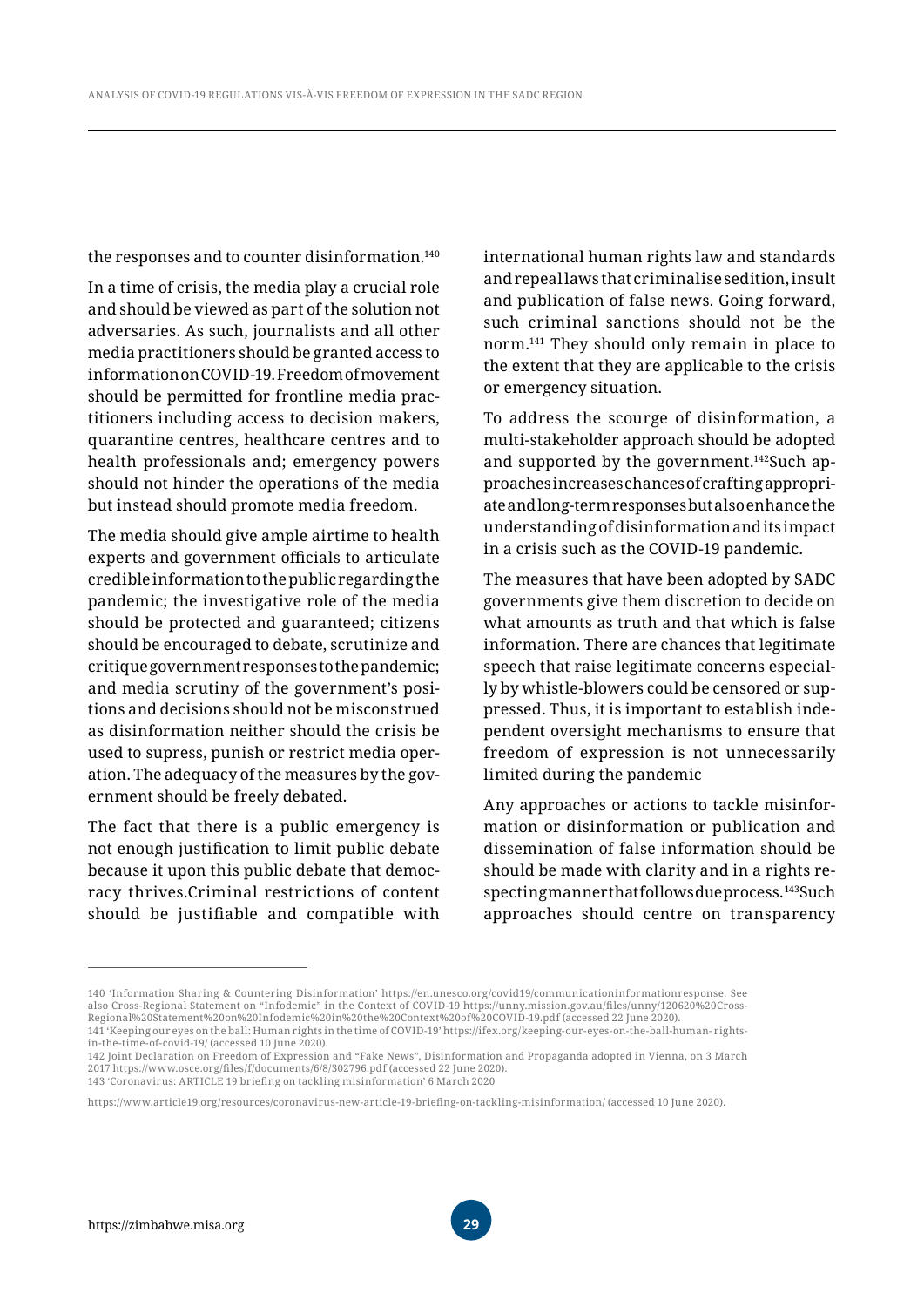and media freedom instead of censorship and criminal sanctions.144

Governments and other relevant stakeholders should purposefully and vigilantly provide easily accessible information on COVID-19, including mode of infection, symptoms and preventive measures, the government's crisis management measures and safety measures for victims of abuse. Information should be provided or disseminated without discrimination in all national languages and accessible in various platforms and in formats that are accessible to persons with disabilities.

Information on the transmission, treatment and prevention of COVID-19 should be aligned with the advice and guidelines by the WHO, health experts and authorities should be promoted and strictly followed.145This is to ensure credibility of information and potentially control the information disorder that has proliferated in this crisis. It is also important to promote a transparent information ecosystem and denounce the culture of secrecy and withholding information that is in the public interest. Those entrusted with the responsibility to enforce the crisis management measures (the national security and law enforcement sector) should provide regular and credible information through press conferences and other possible means such as setting up information centres.

Civil society organisations, particularly media lobby organisations should play a key role in advocating for and safeguarding of freedom of expression and promote access to information during this time of the pandemic. Initiatives being undertaken to counter the scourge of disinformation should respect human rights especially freedom of expression. In tackling this scourge, a sustained approach is required and should involve different stakeholders; and include both legal and non-legal means.

# Conclusion

As governments across the SADC region respond to COVID-19, some freedoms that would be ordinarily enjoyed such as freedom of movement are being restricted. The emergency response measures are necessary to curb the spread of the virus, but should be implemented within the confines of international human rights law and standards. Any restrictions that infringe on freedom of expression should meet the test of legality, proportionality, necessity as stipulated in the norms and standards that the research alluded to.

Transparency and accountability mechanisms should be enhanced through laws and relevant institutions such as the human rights commissions, ombudsmen, and public protector offices among others. It is also important to note that any restrictions that have been introduced during the crisis period should be constantly reviewed and should not be carried over to the post- pandemic period. Throughout the pandemic, the governments and other stakeholders should ensure that the public receives timely and adequate credible information that would empower them to respond to the pandemic from an informed perspective.

Excessive control on free flow of information such as censorship, restrictions on movement of journalists and their access to information and surveillance are an interference with democratic values that should not be sustained even during a crisis. It is therefore crucial that criminalisation should not take precedence, but more emphasis should be placed on media

<sup>144</sup> As above. 145 As above.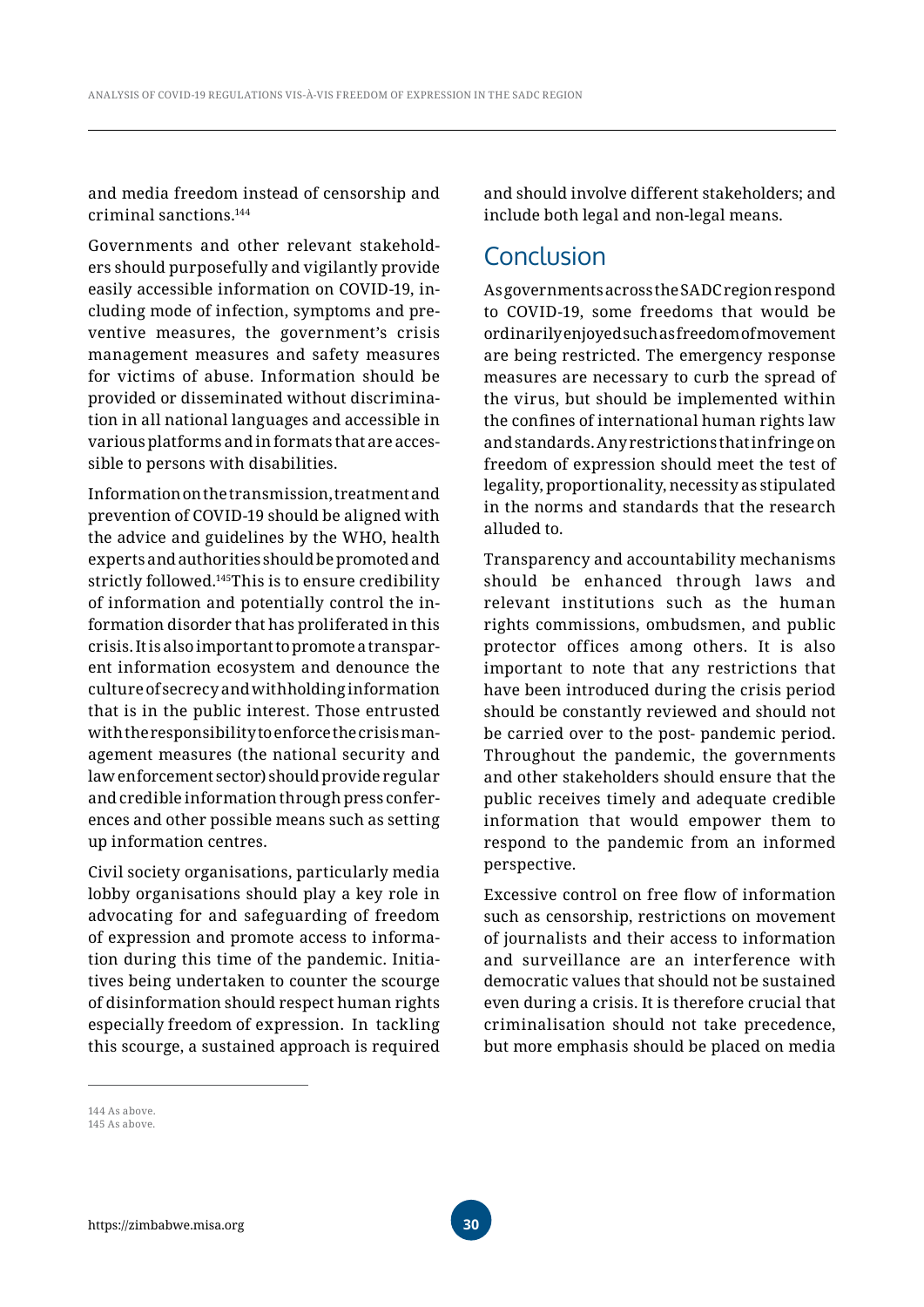literacy, media freedom and expanding avenues and platforms for public debate on COVID-19 as it is a matter of public interest. Ultimately, the government restrictions on freedom of expression should be proportionate and necessary. They must be informed by the legitimate aim of protecting public health not arbitrary suppression of free speech. To facilitate the enjoyment of freedom of expression and access to information, there should be universal access to quality and affordable internet. It also essential to strengthen legal frameworks and institutions that promote human rights such as national human rights institutions, and create mechanisms for them to partner with civil society. In executing their responses to the pandemic, governments must be transparent and keep the public adequately informed.